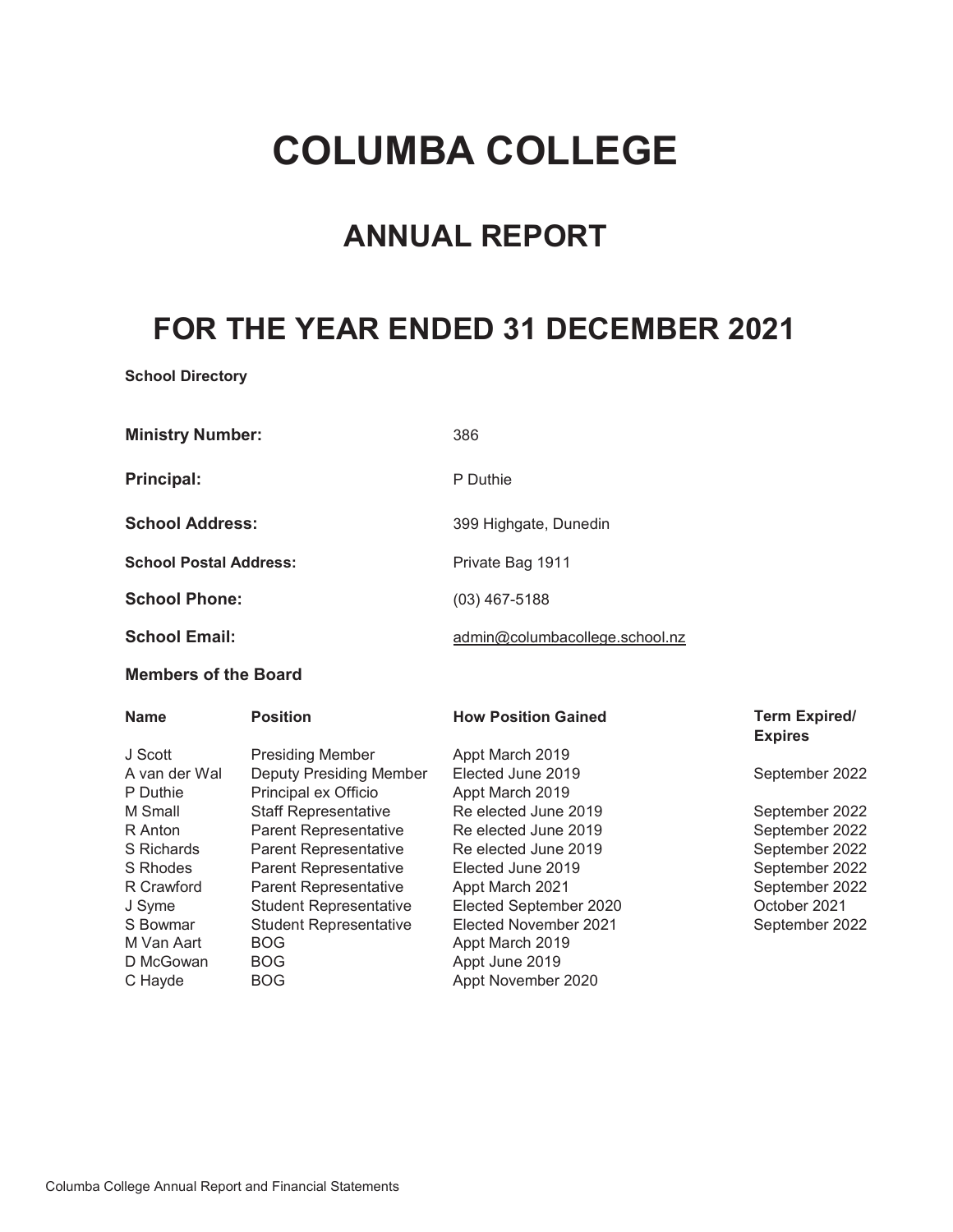# COLUMBA COLLEGE

Annual Report - For the year ended 31 December 2021

# Index

#### Page **Statement**

# Financial Statements

- 1 Statement of Responsibility
- 2 Statement of Comprehensive Revenue and Expense
- 3 Statement of Changes in Net Assets/Equity
- 4 Statement of Financial Position
- 5 Statement of Cash Flows
- 6 18 Notes to the Financial Statements

# Other Information

Analysis of Variance

Kiwisport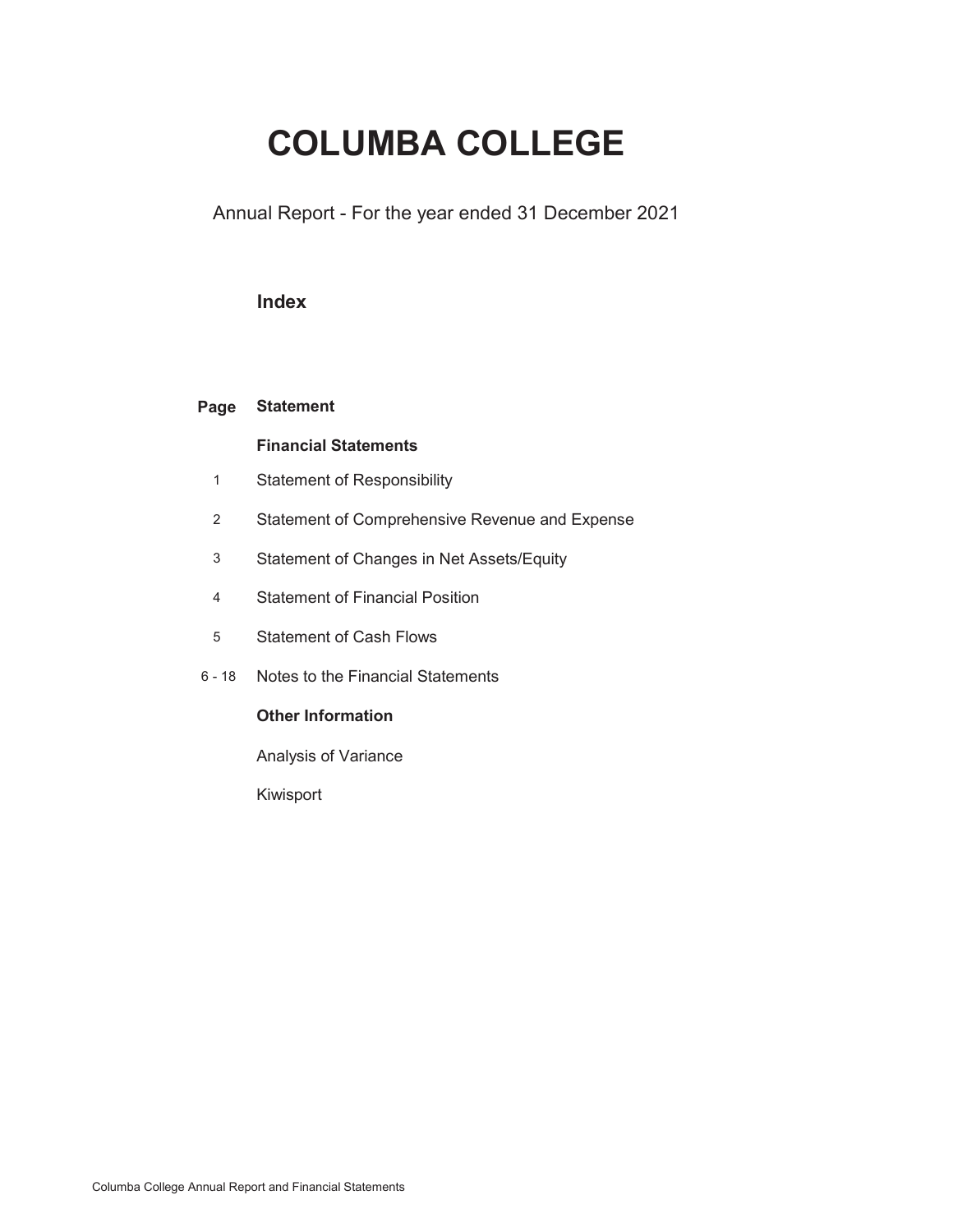# **Columba College**

# **Statement of Responsibility**

For the year ended 31 December 2021

The Board accepts responsibility for the preparation of the annual financial statements and the judgements used in these financial statements.

The management (including the principal and others as directed by the Board) accepts responsibility for establishing and maintaining a system of internal controls designed to provide reasonable assurance as to the integrity and reliability of the school's financial reporting.

It is the opinion of the Board and management that the annual financial statements for the financial year ended 31 December 2021 fairly reflects the financial position and operations of the school.

The School's 2021 financial statements are authorised for issue by the Board.

 $\sqrt{n/c}$   $\&$  beccc<sub>o</sub>  $\&$ 

Signature of Presiding-Member

Date:

 $24/05/22$ 

Pouline Emile Dithie

 $\frac{\rho_{.s}!}{\frac{1}{\sigma_{\text{Signature of Principal}}}} \frac{\partial \mathcal{L}}{\partial \mathcal{L}}}{24105222}$ Date:

Columba College Annual Report and Financial Statements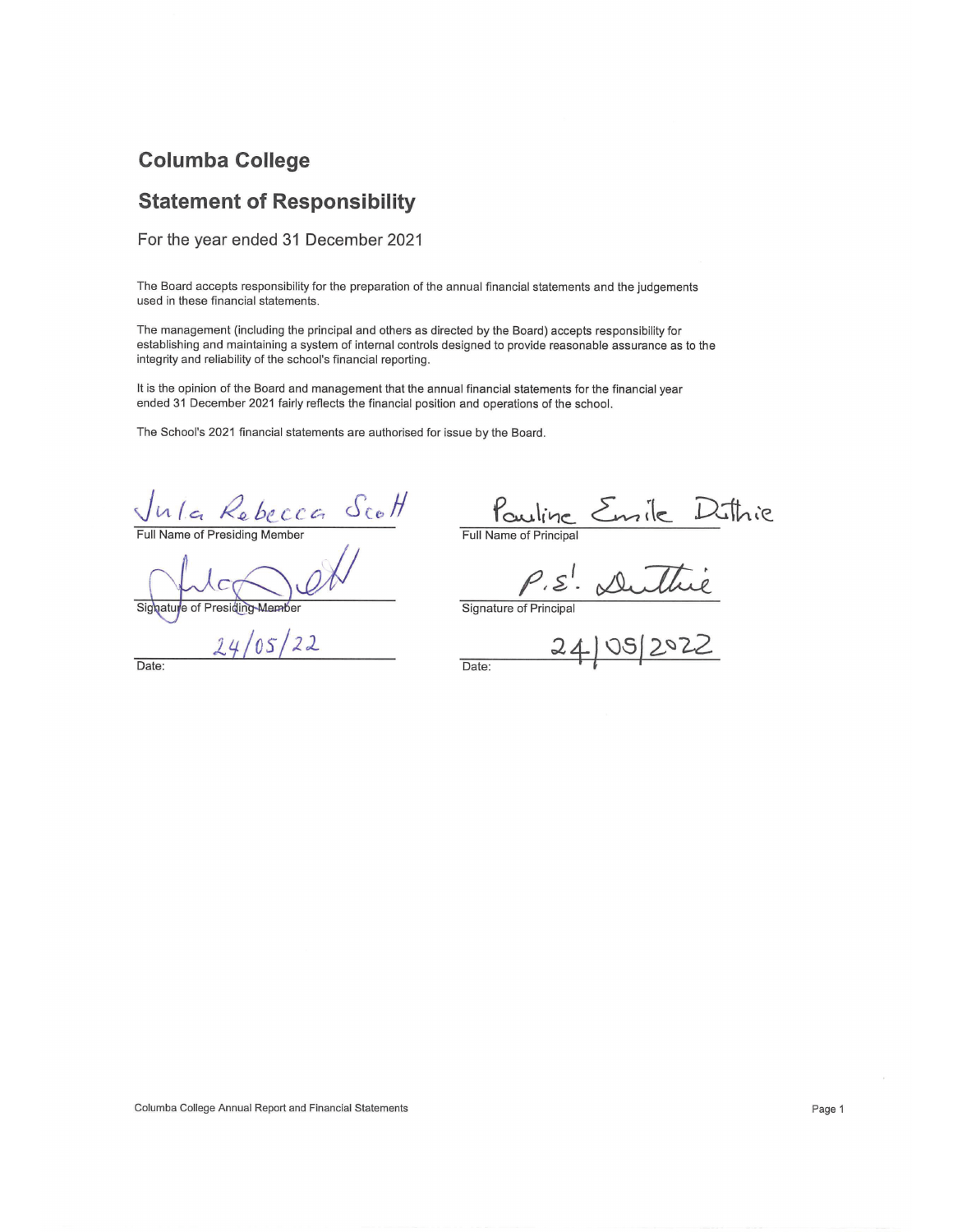# Columba College Statement of Comprehensive Revenue and Expense

For the year ended 31 December 2021

|                                                      |                | 2021                | 2021                              | 2020                |
|------------------------------------------------------|----------------|---------------------|-----------------------------------|---------------------|
|                                                      | <b>Notes</b>   | <b>Actual</b><br>\$ | <b>Budget</b><br>(Unaudited)<br>S | <b>Actual</b><br>\$ |
| <b>Revenue</b>                                       |                |                     |                                   |                     |
| <b>Government Grants</b>                             | 2              | 5,004,254           | 4,572,161                         | 5,060,432           |
| <b>Locally Raised Funds</b>                          | 3              | 528.241             | 438,283                           | 682,066             |
| Use of Proprietor's Land and Buildings               |                | 854,000             |                                   | 1,463,280           |
| Interest Income                                      |                | 269                 | 500                               | 450                 |
| <b>International Students</b>                        | 4              | 510,570             | 524,922                           | 700,771             |
|                                                      |                | 6,897,334           | 5,535,866                         | 7,906,999           |
| <b>Expenses</b>                                      |                |                     |                                   |                     |
| <b>Locally Raised Funds</b>                          | 3              | 107,991             | 87,081                            | 135,589             |
| <b>International Students</b>                        | 4              | 313,663             | 292,692                           | 366,357             |
| <b>Learning Resources</b>                            | 5              | 5,018,489           | 4,381,532                         | 4,848,531           |
| Administration                                       | 6              | 417,238             | 457,804                           | 421,178             |
| Finance                                              |                | 8,628               |                                   |                     |
| Property                                             | $\overline{7}$ | 1,219,381           | 398.017                           | 1,832,201           |
| Depreciation                                         | 11             | 118,366             | 68,771                            | 69,838              |
|                                                      |                | 7,203,756           | 5,685,897                         | 7,673,694           |
| Net Surplus / (Deficit) for the year                 |                | (306, 422)          | (150, 031)                        | 233,305             |
| Other Comprehensive Revenue and Expense              |                |                     |                                   |                     |
| Total Comprehensive Revenue and Expense for the Year |                | (306, 422)          | (150, 031)                        | 233,305             |

The above Statement of Comprehensive Revenue and Expense should be read in conjunction with the accompanying notes which form part of these financial statements.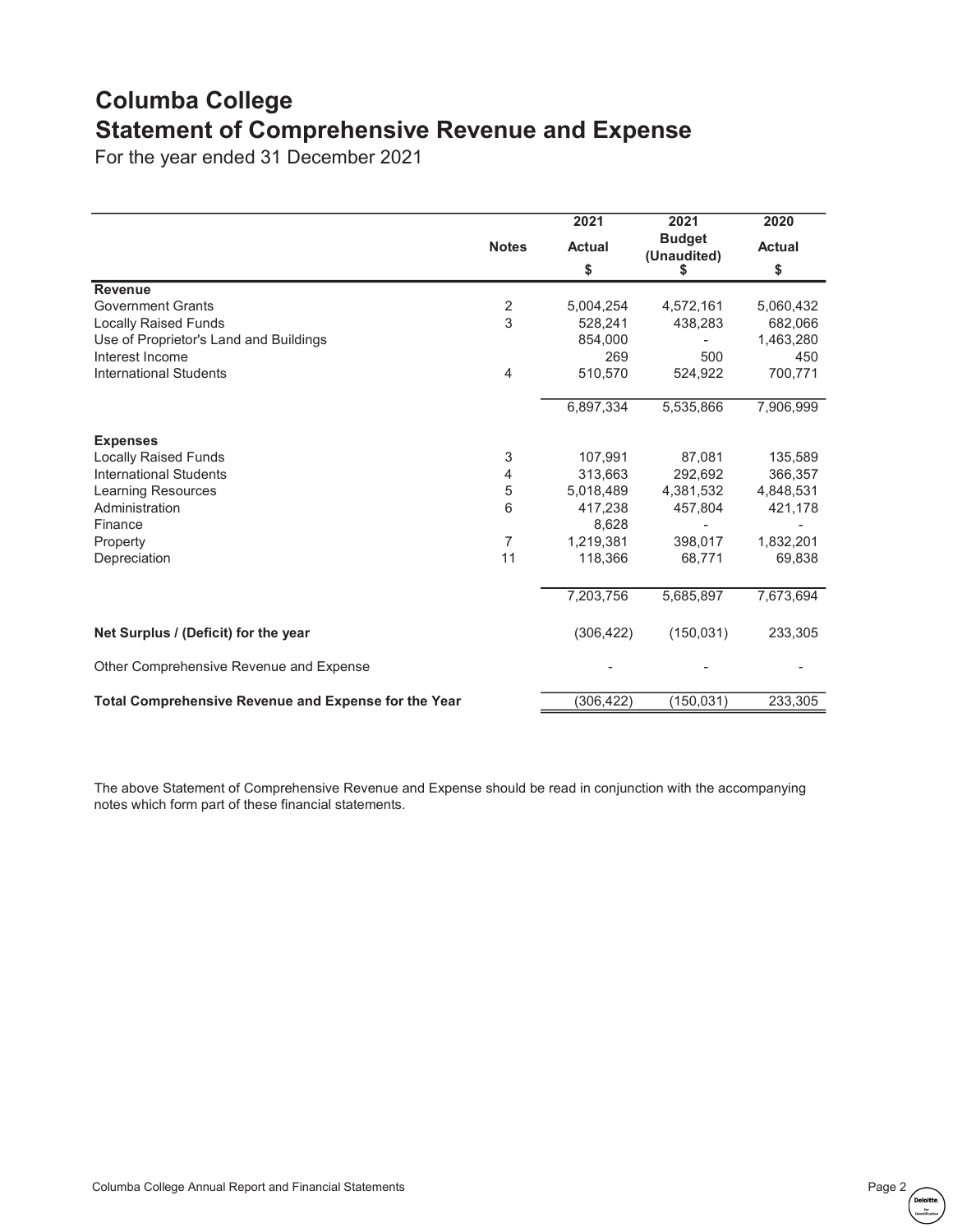# Columba College Statement of Changes in Net Assets/Equity

For the year ended 31 December 2021

|                                                                                                              | <b>Notes</b> | 2021<br><b>Actual</b><br>\$ | 2021<br><b>Budget</b><br>(Unaudited) | 2020<br><b>Actual</b><br>\$ |
|--------------------------------------------------------------------------------------------------------------|--------------|-----------------------------|--------------------------------------|-----------------------------|
| <b>Equity at 1 January</b>                                                                                   |              | 746,277                     | 746.277                              | 512,972                     |
| Total comprehensive revenue and expense for the year<br>Capital Contributions from the Ministry of Education |              | (306, 422)                  | (150, 031)                           | 233,305                     |
| Contribution - Furniture and Equipment Grant                                                                 |              | 20.035                      |                                      |                             |
| <b>Equity at 31 December</b>                                                                                 |              | 459,890                     | 596.246                              | 746,277                     |

The above Statement of Changes in Net Assets/Equity should be read in conjunction with the accompanying notes which form part of these financial statements.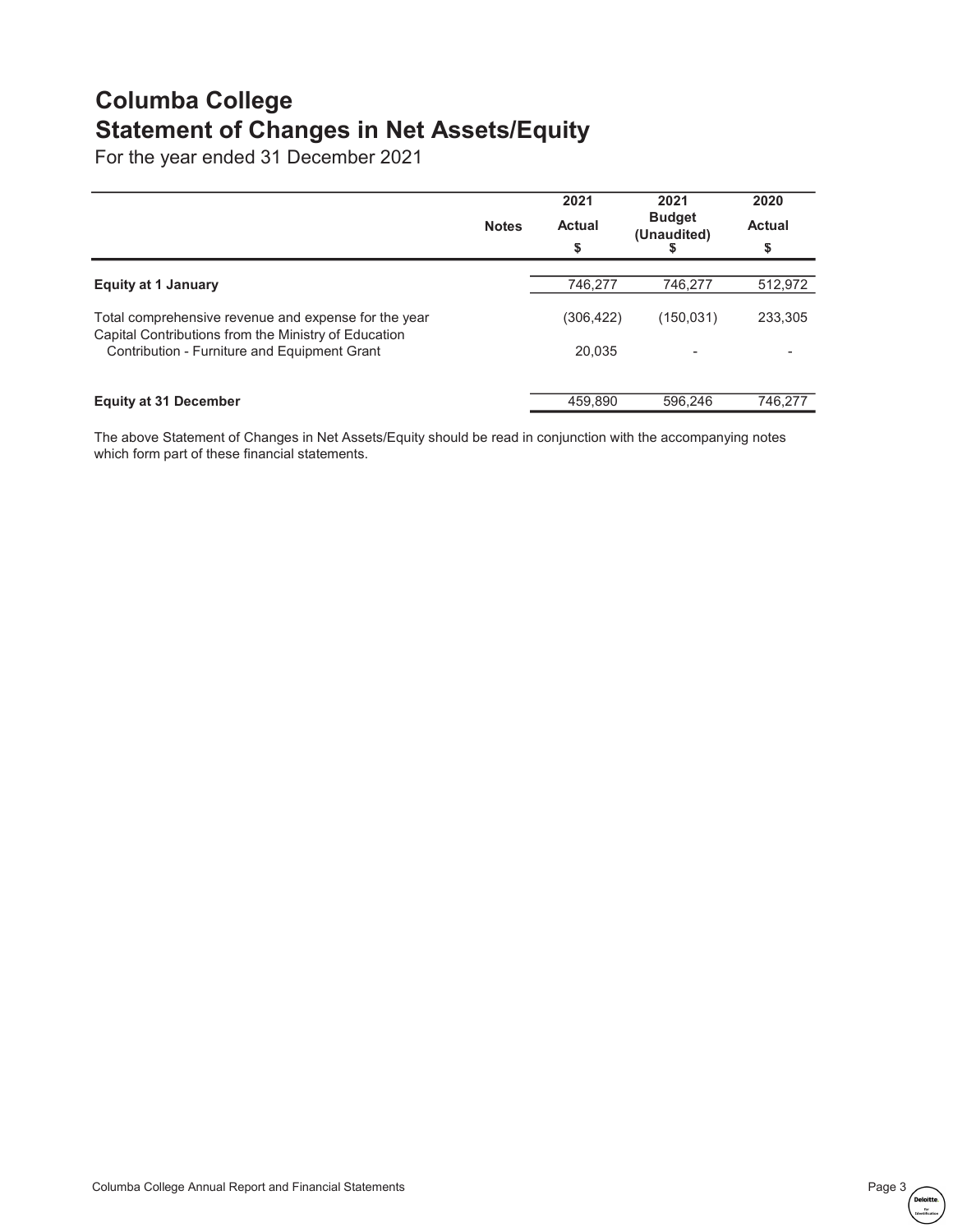# Columba College Statement of Financial Position

As at 31 December 2021

|                                          |                               | 2021          | 2021              | 2020      |
|------------------------------------------|-------------------------------|---------------|-------------------|-----------|
|                                          | <b>Notes</b><br><b>Actual</b> | <b>Budget</b> | <b>Actual</b>     |           |
|                                          |                               | \$            | (Unaudited)<br>\$ | \$        |
| <b>Current Assets</b>                    |                               |               |                   |           |
| Cash and Cash Equivalents                | 8                             | 743,823       | 1,214,856         | 1,419,019 |
| <b>Accounts Receivable</b>               | 9                             | 381,195       | 5,000             | 293,362   |
| Prepayments                              |                               | 2,640         |                   | 2,707     |
| Inventories                              | 10                            | 110,296       | 97,037            | 97,037    |
| Owing from the Board of Governors        | 16                            | 70,228        | 73,714            | 73,714    |
|                                          |                               | 1,308,182     | 1,390,607         | 1,885,839 |
| <b>Current Liabilities</b>               |                               |               |                   |           |
| <b>GST Payable</b>                       |                               | 22,347        |                   | 44,965    |
| <b>Accounts Payable</b>                  | 12                            | 667,777       | 424,971           | 748,979   |
| Revenue Received in Advance              | 13                            | 372,129       | 630,822           | 630,822   |
| Provision for Cyclical Maintenance       | 14                            | 18,276        | 18,076            | 18,076    |
| <b>Finance Lease Liability</b>           | 15                            | 41,585        |                   |           |
|                                          |                               | 1,122,114     | 1,073,869         | 1,442,842 |
| <b>Working Capital Surplus/(Deficit)</b> |                               | 186,068       | 316,738           | 442,997   |
| <b>Non-current Assets</b>                |                               |               |                   |           |
| Property, Plant and Equipment            | 11                            | 408,727       | 339,901           | 363,673   |
|                                          |                               | 408,727       | 339,901           | 363,673   |
| <b>Non-current Liabilities</b>           |                               |               |                   |           |
| Provision for Cyclical Maintenance       | 14                            | 76,969        | 60,393            | 60,393    |
| <b>Finance Lease Liability</b>           | 15                            | 57,936        |                   |           |
|                                          |                               | 134,905       | 60,393            | 60,393    |
| <b>Net Assets</b>                        |                               | 459,890       | 596,246           | 746,277   |
|                                          |                               |               |                   |           |
| <b>Equity</b>                            |                               | 459,890       | 596,246           | 746,277   |

The above Statement of Financial Position should be read in conjunction with the accompanying notes which form part of these financial statements.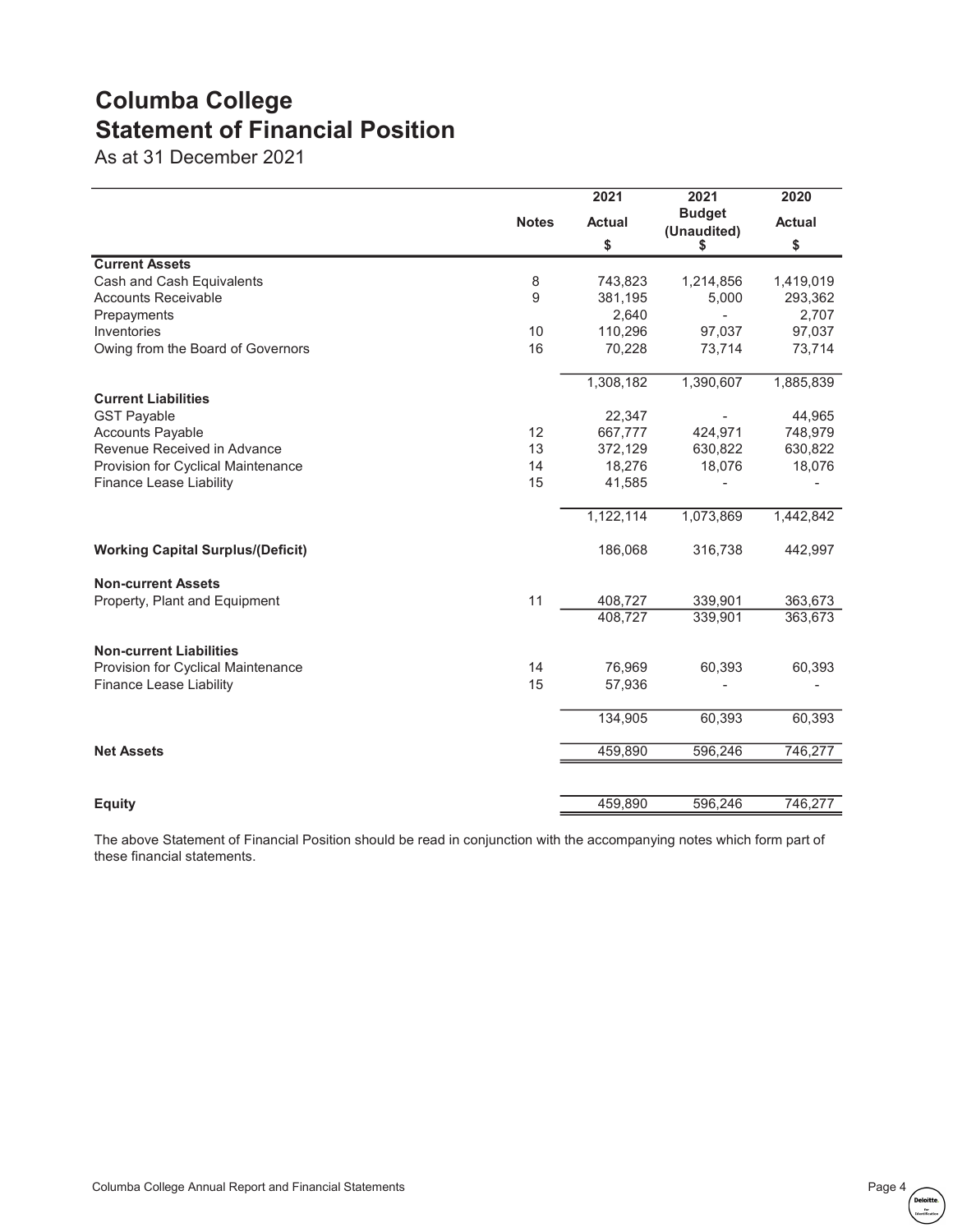# Columba College Statement of Cash Flows

For the year ended 31 December 2021

|                                                          |             | 2021          | 2021        | 2020                         |               |
|----------------------------------------------------------|-------------|---------------|-------------|------------------------------|---------------|
|                                                          | <b>Note</b> | <b>Actual</b> |             | <b>Budget</b><br>(Unaudited) | <b>Actual</b> |
|                                                          |             | \$            | \$          | \$                           |               |
| <b>Cash flows from Operating Activities</b>              |             |               |             |                              |               |
| <b>Government Grants</b>                                 |             | 1,198,471     | 1,193,788   | 1,318,383                    |               |
| <b>Locally Raised Funds</b>                              |             | 317,480       | 437.046     | 614,793                      |               |
| <b>International Students</b>                            |             | 255,253       | 524,922     | 463,134                      |               |
| Goods and Services Tax (net)                             |             | (22, 618)     |             | 42,709                       |               |
| Payments to Employees                                    |             | (1,356,993)   | (1,098,600) | (1,351,963)                  |               |
| Payments to Suppliers                                    |             | (1,014,566)   | (1,216,819) | (1, 147, 139)                |               |
| <b>Interest Paid</b>                                     |             | (8,628)       |             |                              |               |
| <b>Interest Received</b>                                 |             | 269           | 500         | 450                          |               |
| Net cash from/(to) Operating Activities                  |             | (631, 332)    | (159, 163)  | (59, 633)                    |               |
| <b>Cash flows from Investing Activities</b>              |             |               |             |                              |               |
| Purchase of Property Plant & Equipment (and Intangibles) |             | (26, 273)     | (45,000)    | (87, 258)                    |               |
| Net cash from/(to) Investing Activities                  |             | (26, 273)     | (45,000)    | (87, 258)                    |               |
| <b>Cash flows from Financing Activities</b>              |             |               |             |                              |               |
| Furniture and Equipment Grant                            |             | 20,035        |             |                              |               |
| <b>Finance Lease Payments</b>                            |             | (37, 626)     |             |                              |               |
| Net cash from/(to) Financing Activities                  |             | (17, 591)     |             |                              |               |
| Net increase/(decrease) in cash and cash equivalents     |             | (675, 196)    | (204, 163)  | (146, 891)                   |               |
| Cash and cash equivalents at the beginning of the year   | 8           | 1,419,019     | 1,419,019   | 1,565,910                    |               |
| Cash and cash equivalents at the end of the year         | 8           | 743,823       | 1,214,856   | 1,419,019                    |               |
|                                                          |             |               |             |                              |               |

The statement of cash flows records only those cash flows directly within the control of the School. This means centrally funded teachers' salaries and the use of land and buildings grant and expense have been excluded.

The above Statement of Cash Flows should be read in conjunction with the accompanying notes which form part of these financial statements.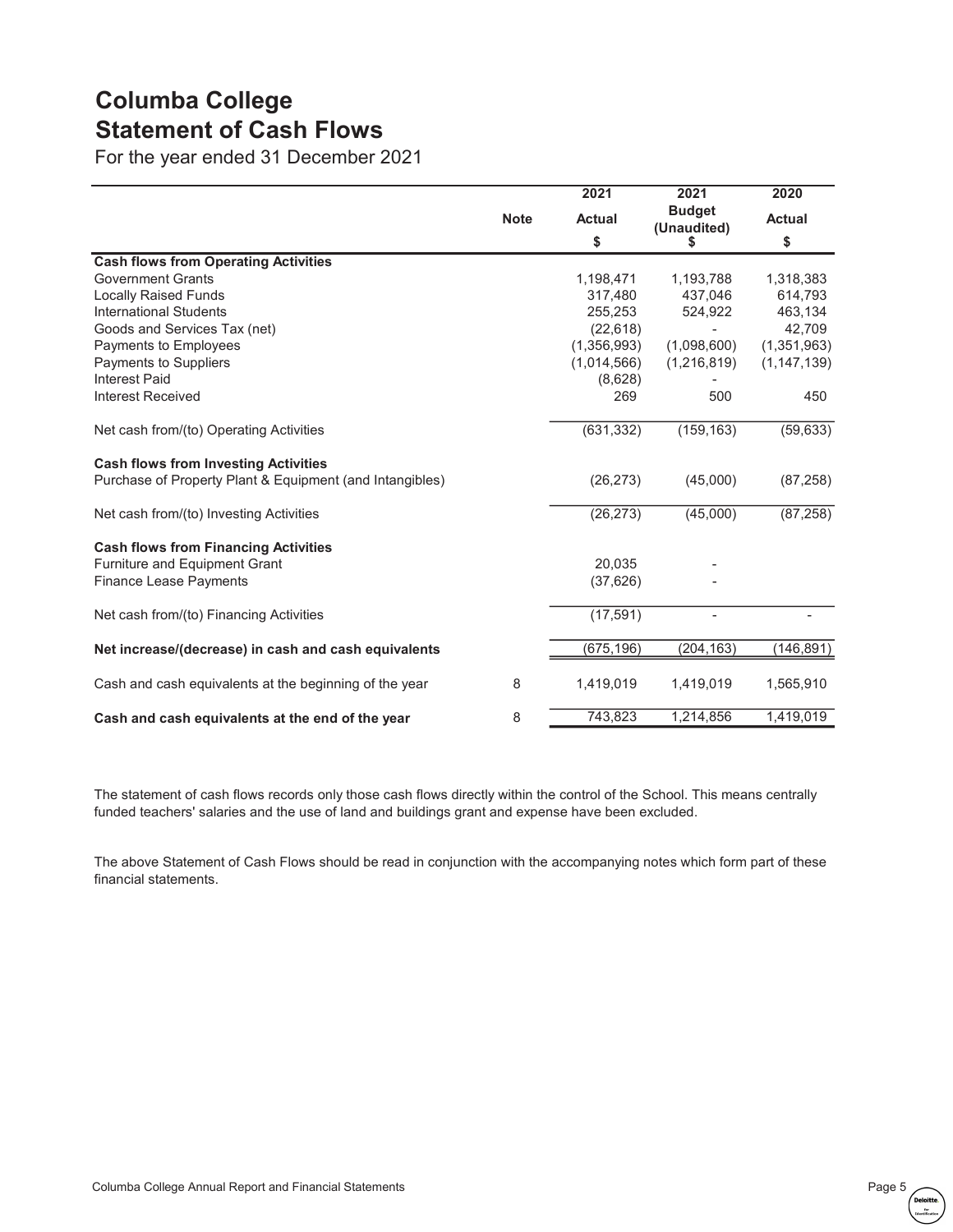# Columba College Notes to the Financial Statements For the year ended 31 December 2021

# 1. Statement of Accounting Policies

# a) Reporting Entity

Columba College (the School) is a Crown entity as specified in the Crown Entities Act 2004 and a school as described in the Education and Training Act 2020. The Board is of the view that the School is a public benefit entity for financial reporting purposes.

# b) Basis of Preparation

# *Reporting Period*

The financial reports have been prepared for the period 1 January 2021 to 31 December 2021 and in accordance with the requirements of the Education and Training Act 2020.

# *Basis of Preparation*

The financial statements have been prepared on a going concern basis, and the accounting policies have been consistently applied throughout the period.

# *Financial Reporting Standards Applied*

The Education and Training Act 2020 requires the School, as a Crown entity, to prepare financial statements in accordance with generally accepted accounting practice. The financial statements have been prepared in accordance with generally accepted accounting practice in New Zealand, applying Public Sector Public Benefit Entity (PBE) Standards Reduced Disclosure Regime as appropriate to public benefit entities that qualify for Tier 2 reporting. The school is considered a Public Benefit Entity as it meets the criteria specified as 'having a primary objective to provide goods and/or services for community or social benefit and where any equity has been provided with a view to supporting that primary objective rather than for financial return to equity holders'.

# *PBE Accounting Standards Reduced Disclosure Regime*

The School qualifies for Tier 2 as the school is not publicly accountable and is not considered large as it falls below the expenditure threshold of \$30 million per year. All relevant reduced disclosure concessions have been taken.

### *Measurement Base*

The financial statements are prepared on the historical cost basis unless otherwise noted in a specific accounting policy.

### *Presentation Currency*

These financial statements are presented in New Zealand dollars, rounded to the nearest dollar.

### *Specific Accounting Policies*

The accounting policies used in the preparation of these financial statements are set out below.

# *Critical Accounting Estimates And Assumptions*

The preparation of financial statements requires management to make judgements, estimates and assumptions that affect the application of accounting policies and the reported amounts of assets, liabilities, revenue and expenses. Actual results may differ from these estimates.

Estimates and underlying assumptions are reviewed on an ongoing basis. Revisions to accounting estimates are recognised in the period in which the estimate is revised and in any future periods affected.

### *Cyclical maintenance*

A school recognises its obligation to maintain the Proprietor's buildings in a good state of repair as a provision for cyclical maintenance. This provision relates mainly to the painting of the school buildings. The estimate is based on the school's long term maintenance plan which is prepared as part of its 10 Year Property Planning process. During the year, the Board assesses the reasonableness of its 10 Year Property Plan on which the provision is based. Cyclical maintenance is disclosed at note 14.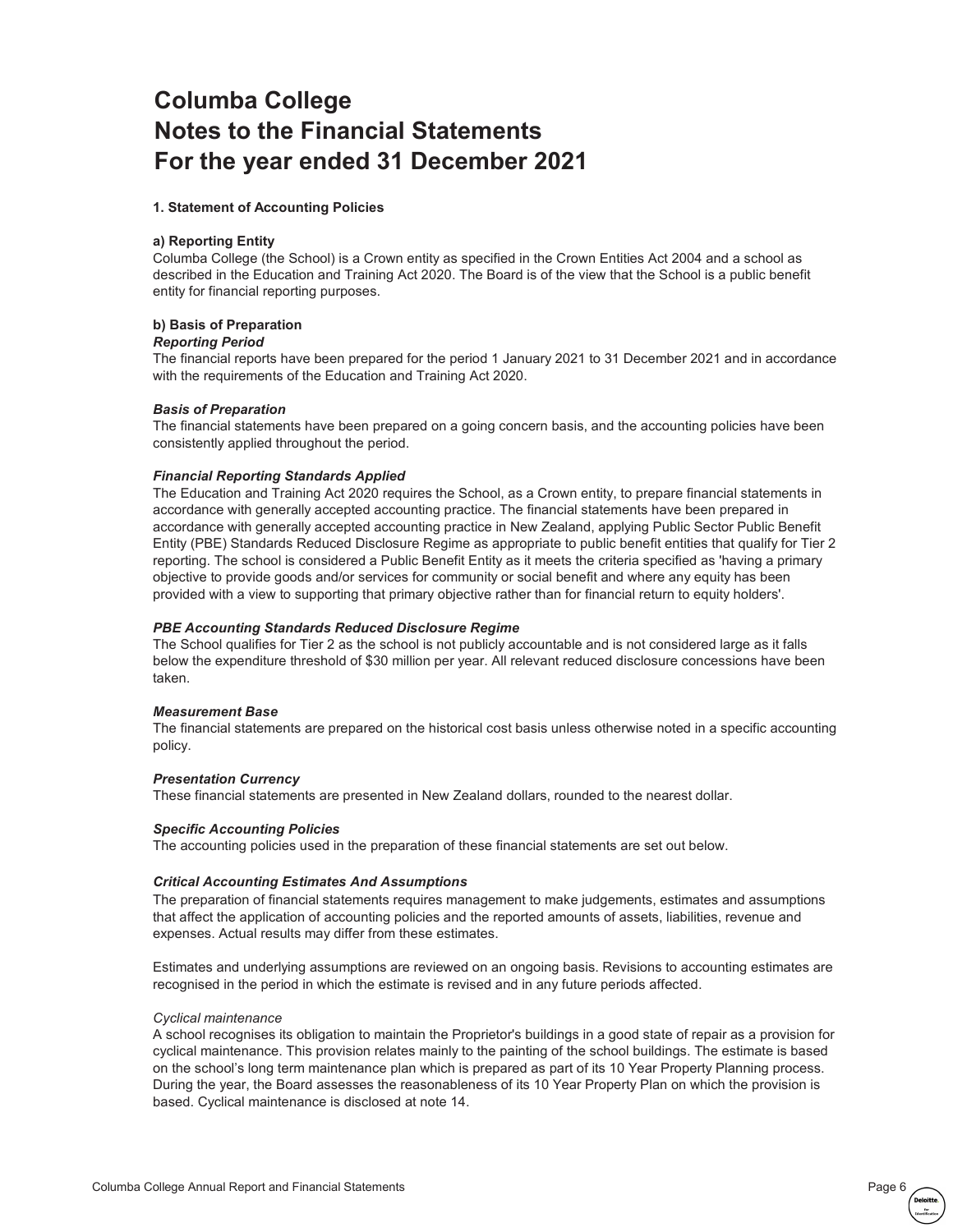### *Useful lives of property, plant and equipment*

The School reviews the estimated useful lives of property, plant and equipment at the end of each reporting date. The School believes that the estimated useful lives of the property, plant and equipment as disclosed in the significant accounting policies are appropriate to the nature of the property, plant and equipment at reporting date. Property, plant and equipment is disclosed at note 11.

#### *Critical Judgements in applying accounting policies*

Management has exercised the following critical judgements in applying accounting policies:

#### *Classification of leases*

Determining whether a lease is a finance lease or an operating lease requires judgement as to whether the lease transfers substantially all the risks and rewards of ownership to the school. Judgement is required on various aspects that include, but are not limited to, the fair value of the leased asset, the economic life of the leased asset, whether or not to include renewal options in the lease term, and determining an appropriate discount rate to calculate the present value of the minimum lease payments. Classification as a finance lease means the asset is recognised in the statement of financial position as property, plant, and equipment, whereas for an operating lease no such asset is recognised.

#### *Recognition of grants*

The School reviews the grants monies received at the end of each reporting period and whether any require a provision to carry forward amounts unspent. The School believes all grants received have been appropriately recognised as a liability if required. Government grants are disclosed at note 2.

#### c) Revenue Recognition

#### *Government Grants*

The school receives funding from the Ministry of Education. The following are the main types of funding that the School receives.

Operational grants are recorded as revenue when the School has the rights to the funding, which is in the year that the funding is received.

Teachers salaries grants are recorded as revenue when the School has the rights to the funding in the salary period they relate to. The grants are not received in cash by the School and are paid directly to teachers by the Ministry of Education.

The property from which the School operates is owned by the Proprietor. Grants for the use of land and buildings are also not received in cash by the school however they equate to the deemed expense for using the land and buildings. This expense is based on an assumed market rental yield on the land and buildings as used for rating purposes.

This is a non-cash revenue that is offset by a non-cash expense. The use of land and buildings grants and associated expenditure are recorded in the period the School uses the land and buildings.

# *Other Grants*

Other grants are recorded as revenue when the School has the rights to the funding, unless there are unfulfilled conditions attached to the grant, in which case the amount relating to the unfulfilled conditions is recognised as a liability and released to revenue as the conditions are fulfilled.

# *Donations, Gifts and Bequests*

Donations, gifts and bequests are recorded as revenue when their receipt is formally acknowledged by the School.

#### *Interest Revenue*

Interest Revenue earned on cash and cash equivalents and investments is recorded as revenue in the period it is earned.

#### d) Operating Lease Payments

Payments made under operating leases are recognised in the Statement of Comprehensive Revenue and Expense on a straight line basis over the term of the lease.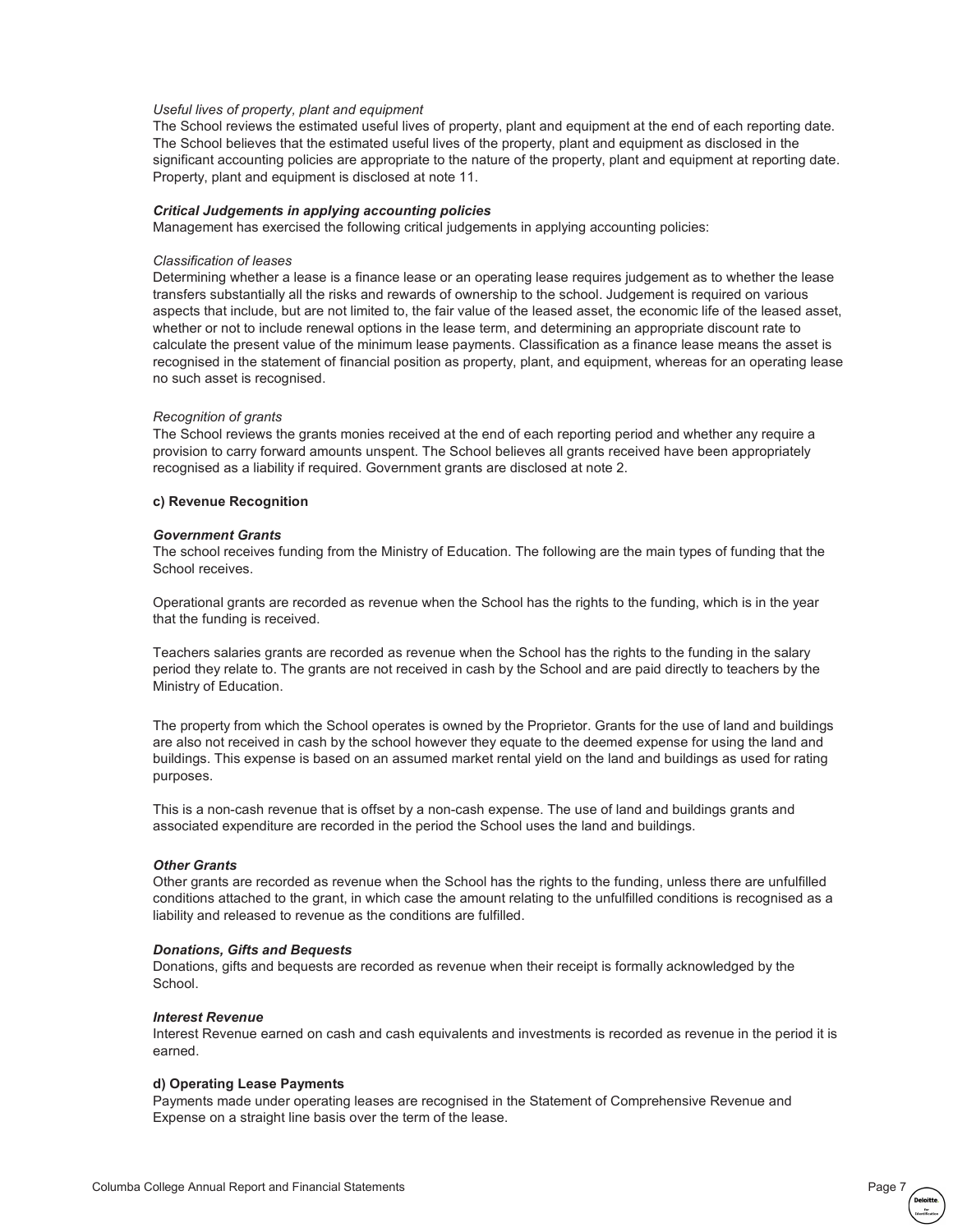# e) Finance Lease Payments

Finance lease payments are apportioned between the finance charge and the reduction of the outstanding liability. The finance charge is allocated to each period during the lease term on an effective interest basis.

# f) Cash and Cash Equivalents

Cash and cash equivalents include cash on hand, bank balances, deposits held at call with banks, and other short term highly liquid investments with original maturities of 90 days or less, and bank overdrafts. The carrying amount of cash and cash equivalents represent fair value.

# g) Accounts Receivable

Short-term receivables are recorded at the amount due, less an allowance for credit losses (uncollectable debts). The schools receivables are largely made up of funding from the Ministry of Education, therefore the level of uncollectable debts is not considered to be material. However, short-term receivables are written off when there is no reasonable expectation of recovery.

### h) Inventories

Inventories are consumable items held for sale and comprise of school uniforms. They are stated at the lower of cost and net realisable value. Cost is determined on a first in, first out basis. Net realisable value is the estimated selling price in the ordinary course of activities less the estimated costs necessary to make the sale. Any write down from cost to net realisable value is recorded as an expense in the Statement of Comprehensive Revenue and Expense in the period of the write down.

### i) Property, Plant and Equipment

Land and buildings owned by the Proprietor are excluded from these financial statements. The Board's use of the land and buildings as 'occupant' is based on a property occupancy document.

Improvements to buildings owned by the Proprietor are recorded at cost, less accumulated depreciation and impairment losses.

Property, plant and equipment are recorded at cost or, in the case of donated assets, fair value at the date of receipt, less accumulated depreciation and impairment losses. Cost or fair value as the case may be, includes those costs that relate directly to bringing the asset to the location where it will be used and making sure it is in the appropriate condition for its intended use.

Gains and losses on disposals (i.e. sold or given away) are determined by comparing the proceeds received with the carrying amounts (i.e. the book value). The gain or loss arising from the disposal of an item of property, plant and equipment is recognised in the Statement of Comprehensive Revenue and Expense.

### *Finance Leases*

A finance lease transfers to the lessee substantially all the risks and rewards incidental to ownership of an asset, whether or not title is eventually transferred. At the start of the lease term, finance leases are recognised as assets and liabilities in the statement of financial position at the lower of the fair value of the leased asset or the present value of the minimum lease payments. The finance charge is charged to the surplus or deficit over the lease period so as to produce a constant periodic rate of interest on the remaining balance of the liability. The amount recognised as an asset is depreciated over its useful life. If there is no reasonable certainty whether the school will obtain ownership at the end of the lease term, the asset is fully depreciated over the shorter of the lease term and its useful life.

### *Depreciation*

Property, plant and equipment except for library resources are depreciated over their estimated useful lives on a straight line basis. Library resources are depreciated on a diminishing value basis. Depreciation of all assets is reported in the Statement of Comprehensive Revenue and Expense.

The estimated useful lives of the assets are: Building improvements **10–75** years 10–75 years **10–75** years **10–75** years **10–75** Furniture and equipment 10–15 years 10–15 years Information and communication technology 3–5 years Plant and Equipment **Figure 1.1** and Equipment **5-10** years Leased assets held under a Finance Lease Term of Lease Term of Lease Library resources 13.5% Diminishing value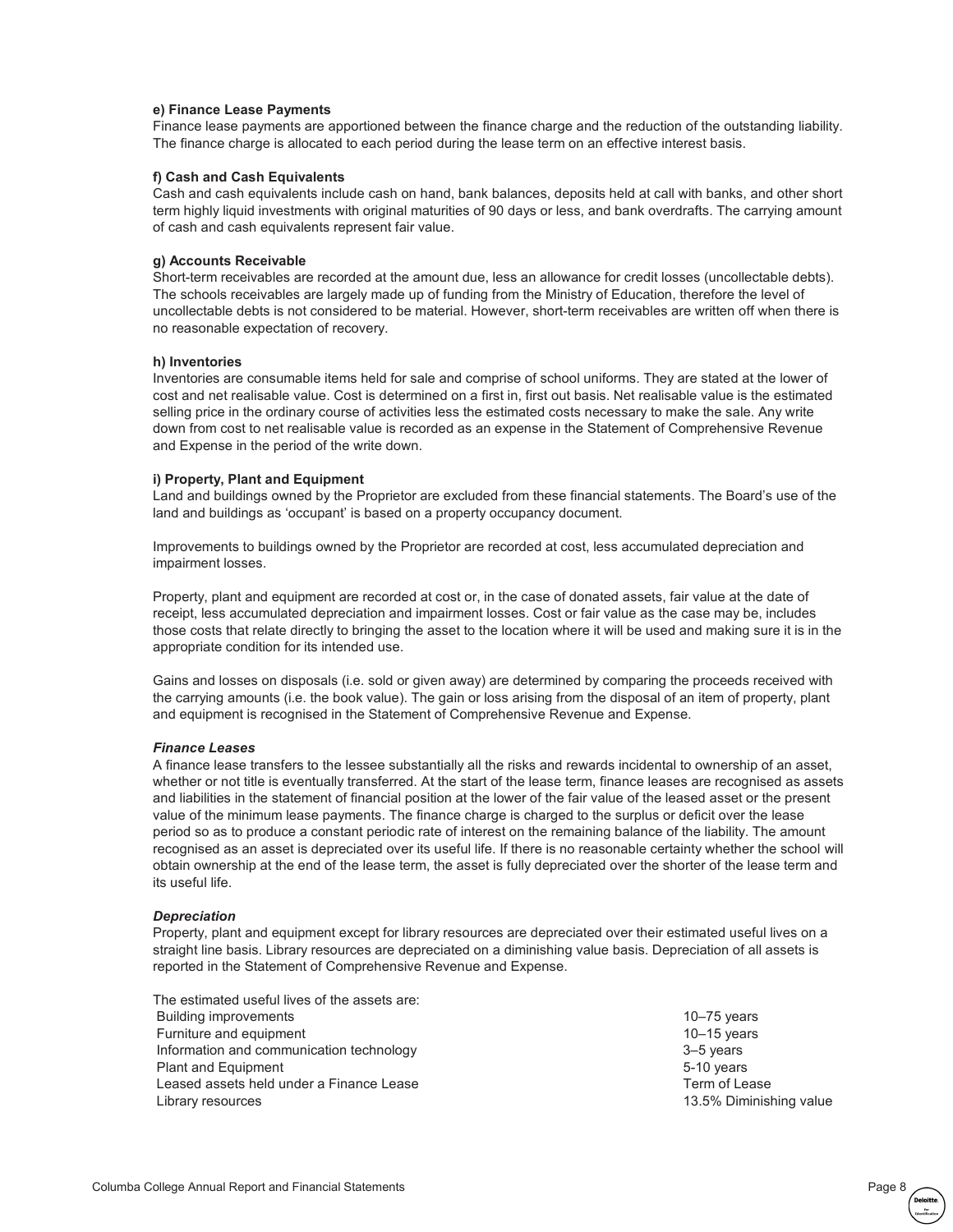## j) Intangible Assets

#### *Software costs*

Computer software acquired by the School are capitalised on the basis of the costs incurred to acquire and bring to use the specific software. Costs associated with subsequent maintenance or licensing of software are recognised as an expense in the Statement of Comprehensive Revenue and Expense when incurred.

Computer software licences with individual values under \$1,000 are not capitalised, they are recognised as an expense in the Statement of Comprehensive Revenue and Expense when incurred.

The carrying value of software is amortised on a straight line basis over its useful life. The useful life of software is estimated as three years. The amortisation charge for each period and any impairment loss is recorded in the Statement of Comprehensive Revenue and Expense.

# k) Impairment of property, plant, and equipment and intangible assets

The school does not hold any cash generating assets. Assets are considered cash generating where their primary objective is to generate a commercial return.

# *Non cash generating assets*

Property, plant, and equipment and intangible assets held at cost that have a finite useful life are reviewed for impairment whenever events or changes in circumstances indicate that the carrying amount may not be recoverable. An impairment loss is recognised for the amount by which the asset's carrying amount exceeds its recoverable service amount. The recoverable service amount is the higher of an asset's fair value less costs to sell and value in use.

Value in use is determined using an approach based on either a depreciated replacement cost approach, restoration cost approach, or a service units approach. The most appropriate approach used to measure value in use depends on the nature of the impairment and availability of information.

If an asset's carrying amount exceeds its recoverable service amount, the asset is regarded as impaired and the carrying amount is written down to the recoverable amount. The total impairment loss is recognised in the surplus or deficit.

The reversal of an impairment loss is recognised in the surplus or deficit.

# l) Accounts Payable

Accounts Payable represents liabilities for goods and services provided to the School prior to the end of the financial year which are unpaid. Accounts Payable are recorded at the amount of cash required to settle those liabilities. The amounts are unsecured and are usually paid within 30 days of recognition.

### m) Employee Entitlements

### *Short-term employee entitlements*

Employee entitlements that are expected to be settled within 12 months after the end of the reporting period in which the employees provide the related service are measured based on accrued entitlements at current rates of pay. These include salaries and wages accrued up to balance date, annual leave earned, by non teaching staff, to but not yet taken at balance date.

### n) Revenue Received in Advance

Revenue received in advance relates to fees received from international students where there are unfulfilled obligations for the School to provide services in the future. The fees are recorded as revenue as the obligations are fulfilled and the fees earned.

The School holds sufficient funds to enable the refund of unearned fees in relation to international students, should the School be unable to provide the services to which they relate.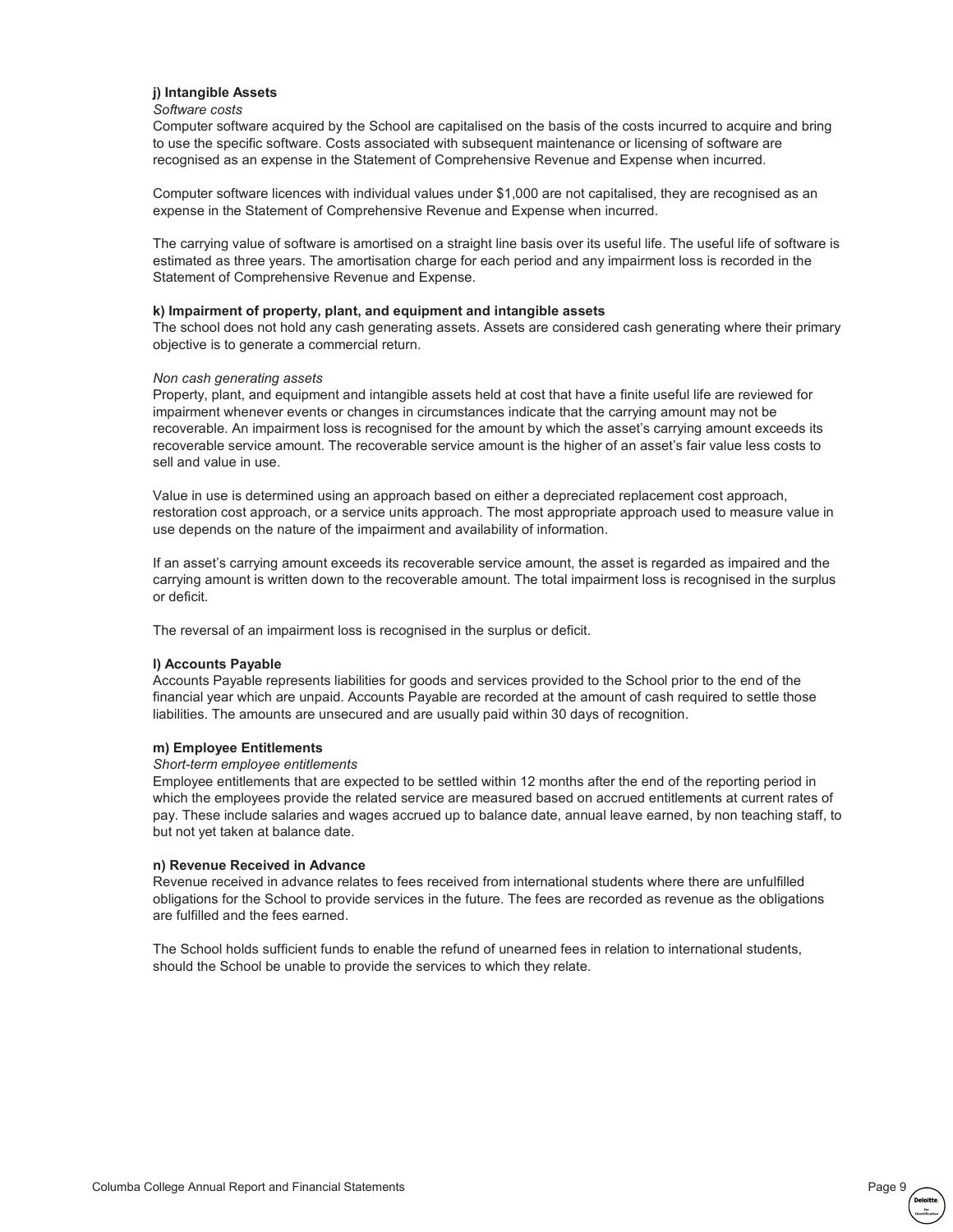## o) Provision for Cyclical Maintenance

The property from which the school operates is owned by the Proprietor. The Board is responsible for maintaining the land, buildings and other facilities on the School site in a state of good order and repair.

Cyclical maintenance, which involves painting the interior and exterior of the School, makes up the most significant part of the Board's responsibilities outside day-to-day maintenance. The provision is a reasonable estimate, based on an up to date 10 Year Property Plan (10YPP) or another appropriate source of evidence.

# p) Financial Instruments

The School's financial assets comprise cash and cash equivalents and accounts receivable. Financial assets are categorised as 'financial assets measured at amortised cost' for accounting purposes in accordance with financial reporting standards.

The School's financial liabilities comprise accounts payable and finance lease liability. Financial liabilities are categorised as 'financial liabilities measured at amortised cost' for accounting purposes in accordance with financial reporting standards.

# q) Goods and Services Tax (GST)

The financial statements have been prepared on a GST exclusive basis, with the exception of accounts receivable and accounts payable which are stated as GST inclusive.

The net amount of GST paid to, or received from, the IRD, including the GST relating to investing and financing activities, is classified as a net operating cash flow in the statements of cash flows.

Commitments and contingencies are disclosed exclusive of GST.

### r) Budget Figures

The budget figures for the Statement of Comprehensive Revenue and Expense are extracted from the School budget that was approved by the Board. The budget figures for the Statement of Financial Position and the Statement of Cash Flows are derived using 2020 actuals as opening balances and adjusted for the 2021 budgeted revenue and expenses.

### s) Services received in-kind

From time to time the School receives services in-kind, including the time of volunteers. The School has elected not to recognise services received in kind in the Statement of Comprehensive Revenue and Expense.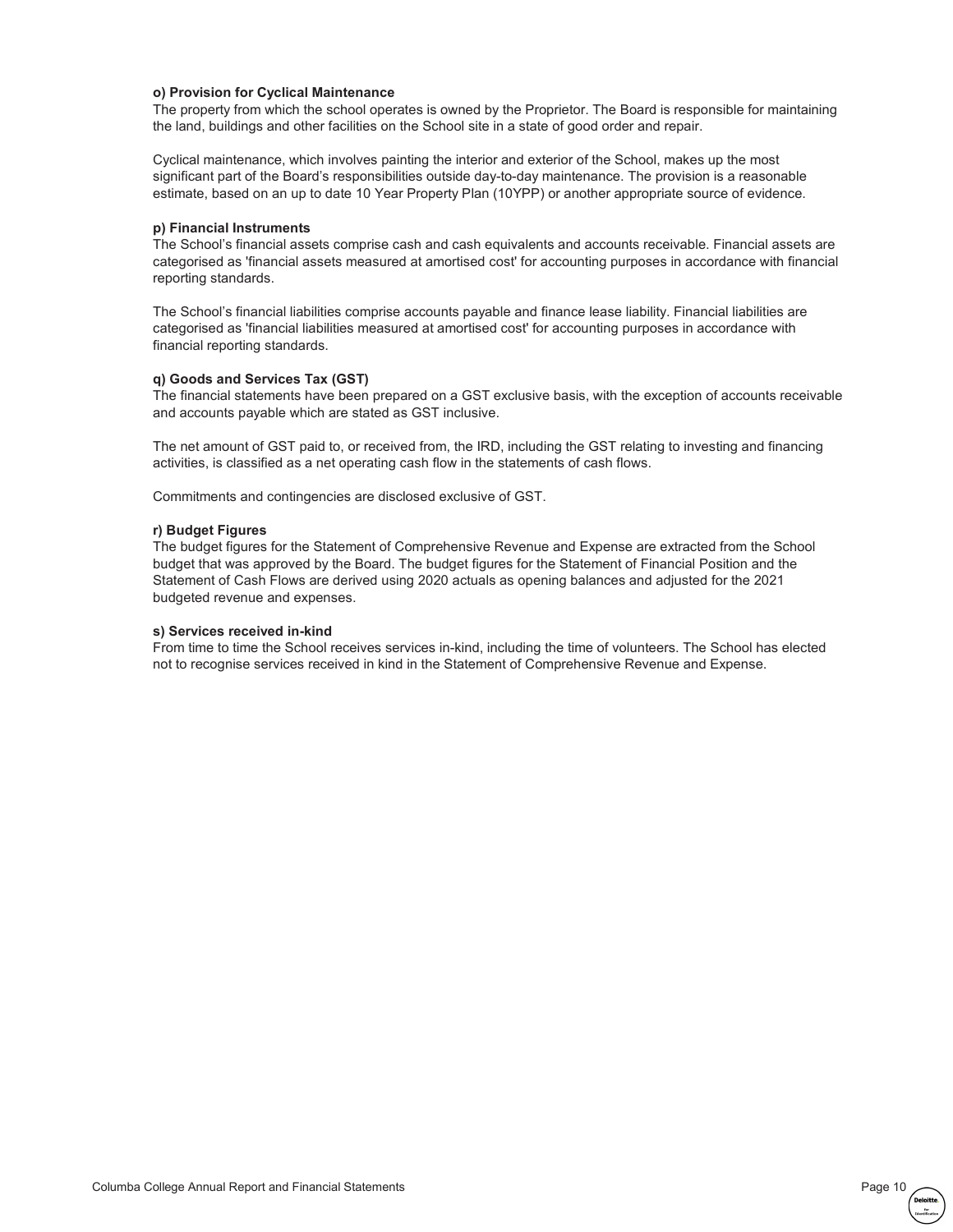#### 2. Government Grants

|                                  | 2021      | 2021                         | 2020          |
|----------------------------------|-----------|------------------------------|---------------|
|                                  | Actual    | <b>Budget</b><br>(Unaudited) | <b>Actual</b> |
|                                  |           |                              |               |
| <b>Operational Grants</b>        | 1.104.849 | 1.129.615                    | 1,117,435     |
| <b>Teachers' Salaries Grants</b> | 3,792,987 | 3,378,373                    | 3.742.049     |
| <b>Other Government Grants</b>   | 106.418   | 64.173                       | 200,948       |
|                                  | 5.004.254 | 4.572.161                    | 5.060.432     |

### 3. Locally Raised Funds

Local funds raised within the School's community are made up of:

|                                             | 2021          | 2021                         | 2020    |
|---------------------------------------------|---------------|------------------------------|---------|
|                                             | <b>Actual</b> | <b>Budget</b><br>(Unaudited) | Actual  |
| Revenue                                     | \$            | \$                           | \$      |
| Donations & Bequests                        | 389,625       | 350,000                      | 437,948 |
| <b>Fees for Extra Curricular Activities</b> | 26,223        | 26,200                       | 22,607  |
| Trading                                     | 91,735        | 42,083                       | 123,448 |
| Fundraising & Community Grants              | 10,428        | 10,000                       | 80,730  |
| <b>Other Revenue</b>                        | 10,230        | 10,000                       | 17,333  |
|                                             | 528,241       | 438,283                      | 682,066 |
| <b>Expenses</b>                             |               |                              |         |
| <b>Extra Curricular Activities Costs</b>    | 32,977        | 47,500                       | 49,930  |
| Trading                                     | 71,941        | 24,281                       | 81,459  |
| Other Locally Raised Funds Expenditure      | 3,073         | 15,300                       | 4,200   |
|                                             | 107,991       | 87,081                       | 135,589 |
|                                             |               |                              |         |

# *Surplus/ (Deficit) for the year Locally raised funds* 420,250 351,202 546,477

2021 2021 2020

### 4. International Student Revenue and Expenses

| International Student Roll                             | <b>Actual</b><br><b>Number</b><br>27 | <b>Budget</b><br>(Unaudited)<br><b>Number</b><br>29 | <b>Actual</b><br><b>Number</b><br>42 |
|--------------------------------------------------------|--------------------------------------|-----------------------------------------------------|--------------------------------------|
|                                                        | 2021                                 | 2021                                                | 2020                                 |
|                                                        | <b>Actual</b>                        | <b>Budget</b><br>(Unaudited)                        | <b>Actual</b>                        |
| <b>Revenue</b>                                         | \$                                   | \$                                                  | \$                                   |
| International Student Fees                             | 510,570                              | 524,922                                             | 700,771                              |
| <b>Expenses</b>                                        |                                      |                                                     |                                      |
| <b>Student Recruitment</b>                             | 51,123                               | 71,184                                              | 85,479                               |
| <b>Employee Benefit - Salaries</b>                     | 203,877                              | 158,532                                             | 199,829                              |
| <b>Other Expenses</b>                                  | 58,663                               | 62,976                                              | 81,049                               |
|                                                        | 313,663                              | 292,692                                             | 366,357                              |
| Surplus/ (Deficit) for the year International Students | 196,907                              | 232,230                                             | 334,414                              |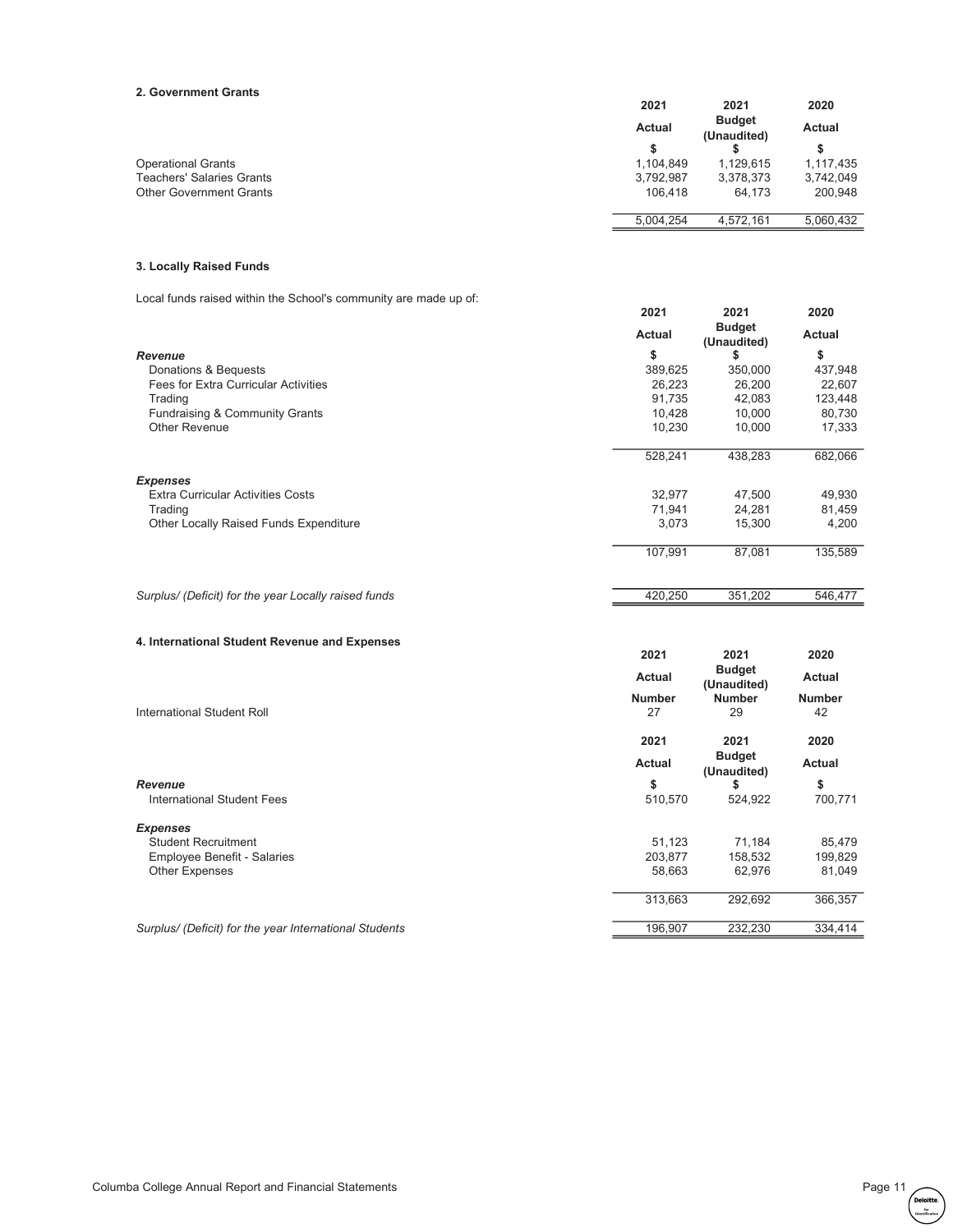#### 5. Learning Resources

|                                          | 2021          | 2021                         | 2020          |
|------------------------------------------|---------------|------------------------------|---------------|
|                                          | Actual        | <b>Budget</b><br>(Unaudited) | <b>Actual</b> |
|                                          | \$            | \$                           | \$            |
| Curricular                               | 177,152       | 204,921                      | 178,981       |
| <b>Equipment Repairs</b>                 | 25,169        | 36,115                       | 11,482        |
| Information and Communication Technology | 54,820        | 57,260                       | 48,458        |
| <b>Library Resources</b>                 | 43,358        | 41,072                       | 38,308        |
| <b>Employee Benefits - Salaries</b>      | 4,685,871     | 4,027,164                    | 4,557,071     |
| <b>Staff Development</b>                 | 26,165        | 15,000                       | 7,059         |
| <b>Operating Lease</b>                   | 5,954         |                              | 7,172         |
|                                          | 5,018,489     | 4,381,532                    | 4,848,531     |
| 6. Administration                        |               |                              |               |
|                                          | 2021          | 2021                         | 2020          |
|                                          | <b>Actual</b> | <b>Budget</b><br>(Unaudited) | Actual        |
|                                          | \$            | \$                           | \$            |
| <b>Audit Fee</b>                         | 7,624         | 5,788                        | 5,957         |
| <b>Board Fees</b>                        | 5,680         | 5,735                        | 4,210         |
| <b>Board Expenses</b>                    | 212           |                              |               |
| Communication                            | 8,223         | 22,178                       | 10,995        |
| Consumables                              | 29,284        | 37,933                       | 30,662        |
| <b>Operating Lease</b>                   | 13.098        | 22,185                       | 29,186        |
| <b>Legal Fees</b>                        | 17,420        | 12,000                       | 4,811         |
| Other                                    | 60,035        | 57,400                       | 46,473        |
| <b>Employee Benefits - Salaries</b>      | 272,427       | 291,277                      | 285,718       |
| Insurance                                | 3,235         | 3,308                        | 3,166         |
|                                          |               |                              |               |

## 7. Property

|                                          | 2021          | 2021<br><b>Budget</b><br>(Unaudited) | 2020<br>Actual |
|------------------------------------------|---------------|--------------------------------------|----------------|
|                                          | <b>Actual</b> |                                      |                |
|                                          | \$            |                                      | \$             |
| Caretaking and Cleaning Consumables      | 7.118         | 33.581                               | 25,630         |
| <b>Consultancy and Contract Services</b> | 155.880       | 140.390                              | 140,970        |
| <b>Cyclical Maintenance Provision</b>    | 16.776        |                                      | 119            |
| Grounds                                  | 54.010        | 64.092                               | 61.605         |
| Heat, Light and Water                    | 129.546       | 149.454                              | 139,050        |
| Repairs and Maintenance                  | 2.051         | 10.500                               | 1.547          |
| Use of Land and Buildings                | 854,000       |                                      | 1,463,280      |
|                                          | 1,219,381     | 398.017                              | 1.832.201      |

In 2021, the Ministry of Education revised the notional rent rate from 8% to 5% to align it with the Government Capital Charge rate. This is considered a reasonable proxy for the market rental yield on the value of land and buildings used by schools. Accordingly in 2021, the use of land and buildings figure represents 5% of the school's total property value.

# 8. Cash and Cash Equivalents

|                                                       | 2021<br>Actual | 2021<br><b>Budget</b><br>(Unaudited) | 2020<br>Actual |
|-------------------------------------------------------|----------------|--------------------------------------|----------------|
|                                                       |                |                                      |                |
|                                                       |                |                                      |                |
| <b>Bank Accounts</b>                                  | 743.823        | 1.214.856                            | 1.419.019      |
| Cash and cash equivalents for Statement of Cash Flows | 743.823        | 1.214.856                            | 1.419.019      |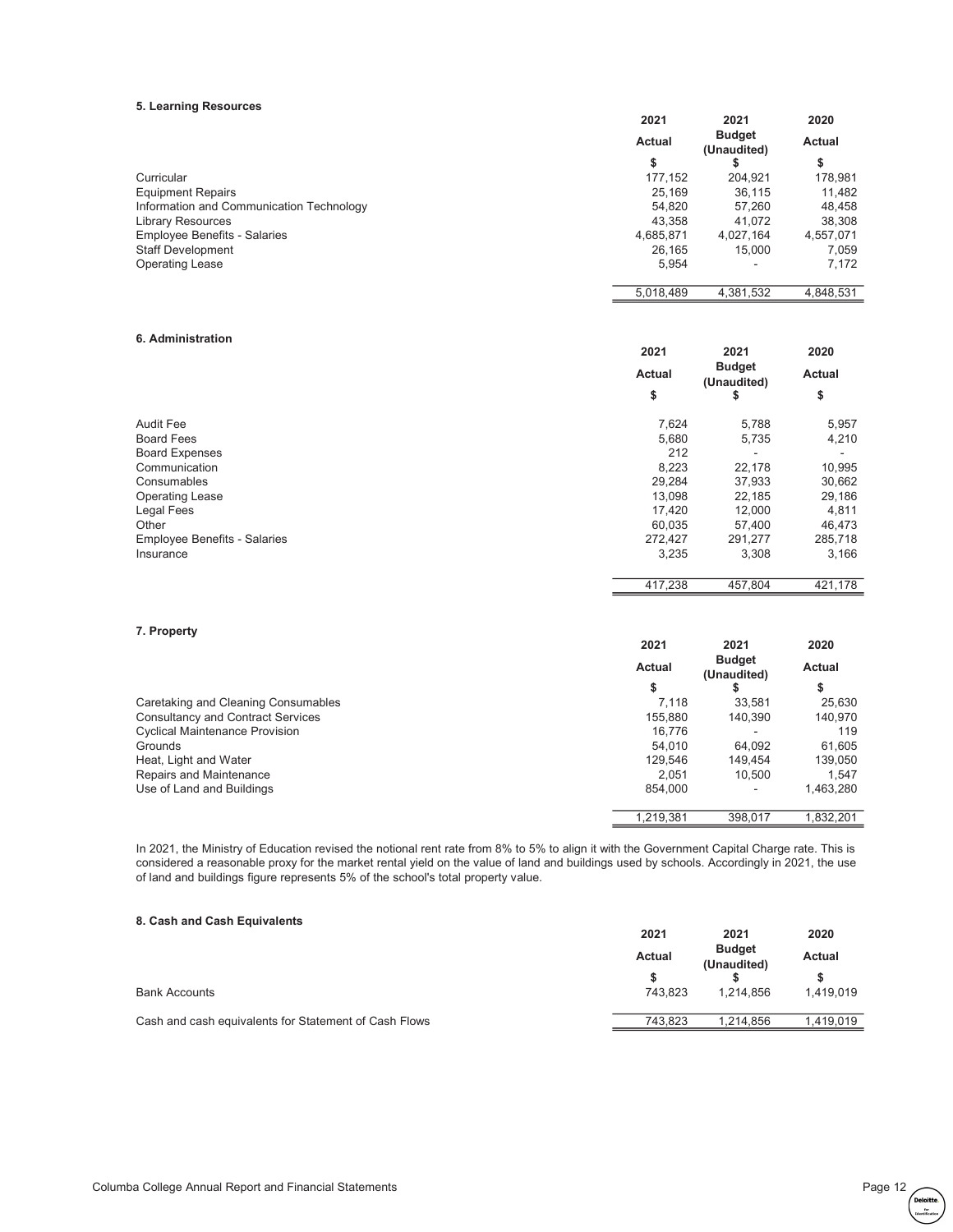#### 9. Accounts Receivable

| , Auuumnu Ruuuraanu                                            | 2021              | 2021                         | 2020             |
|----------------------------------------------------------------|-------------------|------------------------------|------------------|
|                                                                | <b>Actual</b>     | <b>Budget</b><br>(Unaudited) | <b>Actual</b>    |
|                                                                | \$                | \$                           | \$               |
| <b>Receivables</b><br><b>Teacher Salaries Grant Receivable</b> | 28.670<br>352,525 | 5,000                        | 1.056<br>292,306 |
|                                                                |                   |                              |                  |
|                                                                | 381.195           | 5,000                        | 293,362          |
| Receivables from Exchange Transactions                         | 28.670            | 5,000                        | 1.056            |
| Receivables from Non-Exchange Transactions                     | 352,525           |                              | 292,306          |
|                                                                | 381.195           | 5.000                        | 293,362          |

#### 10. Inventories

|                 | 2021    | 2021                         | 2020   |
|-----------------|---------|------------------------------|--------|
|                 | Actual  | <b>Budget</b><br>(Unaudited) | Actual |
|                 |         |                              | S      |
| School Uniforms | 110,296 | 97.037                       | 97,037 |
|                 | 110,296 | 97,037                       | 97,037 |

# 11. Property, Plant and Equipment

| 2021                                        | Opening<br><b>Balance</b><br>(NBV)<br>\$ | Additions<br>\$ | <b>Disposals</b><br>\$ | Impairment | Depreciation<br>\$ | Total (NBV)<br>\$ |
|---------------------------------------------|------------------------------------------|-----------------|------------------------|------------|--------------------|-------------------|
| <b>Buildings</b>                            | 42.420                                   |                 |                        |            | (1,268)            | 41,152            |
| Furniture and Equipment                     | 158,475                                  | 5,250           |                        |            | (25, 261)          | 138,464           |
| Information and Communication<br>Technology | 68.130                                   | 11,812          |                        |            | (26, 687)          | 53,255            |
| Plant and Equipment                         | 57.877                                   | 1.098           |                        |            | (12, 320)          | 46,655            |
| <b>Leased Assets</b>                        |                                          | 137.147         |                        |            | (43, 849)          | 93,298            |
| <b>Library Resources</b>                    | 36.771                                   | 8.113           |                        |            | (8,981)            | 35,903            |
| Balance at 31 December 2021                 | 363,673                                  | 163,420         |                        |            | (118,366)          | 408,727           |
|                                             |                                          |                 |                        |            |                    |                   |

The net carrying value of laptop computers held under a finance lease is \$34,442 (2020: \$nil). The net carrying value of photocopier/printers held under finance lease is \$58,856 (2020: \$nil).

|                               | 2021                 | 2021                        | 2021                     | 2020                 | 2020                        | 2020                     |
|-------------------------------|----------------------|-----------------------------|--------------------------|----------------------|-----------------------------|--------------------------|
|                               | Cost or<br>Valuation | Accumulated<br>Depreciation | <b>Net Book</b><br>Value | Cost or<br>Valuation | Accumulated<br>Depreciation | <b>Net Book</b><br>Value |
|                               | \$                   | \$                          | \$                       | \$                   | \$                          | \$                       |
| <b>Buildings</b>              | 79,355               | (38, 203)                   | 41.152                   | 79.355               | (36, 935)                   | 42,420                   |
| Furniture and Equipment       | 680.345              | (541.881)                   | 138.464                  | 675.095              | (516, 620)                  | 158,475                  |
| Information and Communication | 552.121              | (498, 866)                  | 53,255                   | 540.309              | (472, 179)                  | 68,130                   |
| <b>Plant and Equipment</b>    | 439,099              | (392,444)                   | 46,655                   | 437.989              | (380, 112)                  | 57,877                   |
| <b>Leased Assets</b>          | 137.147              | (43, 849)                   | 93,298                   |                      |                             |                          |
| <b>Library Resources</b>      | 273.709              | (237, 806)                  | 35.903                   | 265.596              | (228, 825)                  | 36,771                   |
| <b>Balance at 31 December</b> | 2,161,776            | (1.753.049)                 | 408,727                  | .998.344             | (1,634,671)                 | 363,673                  |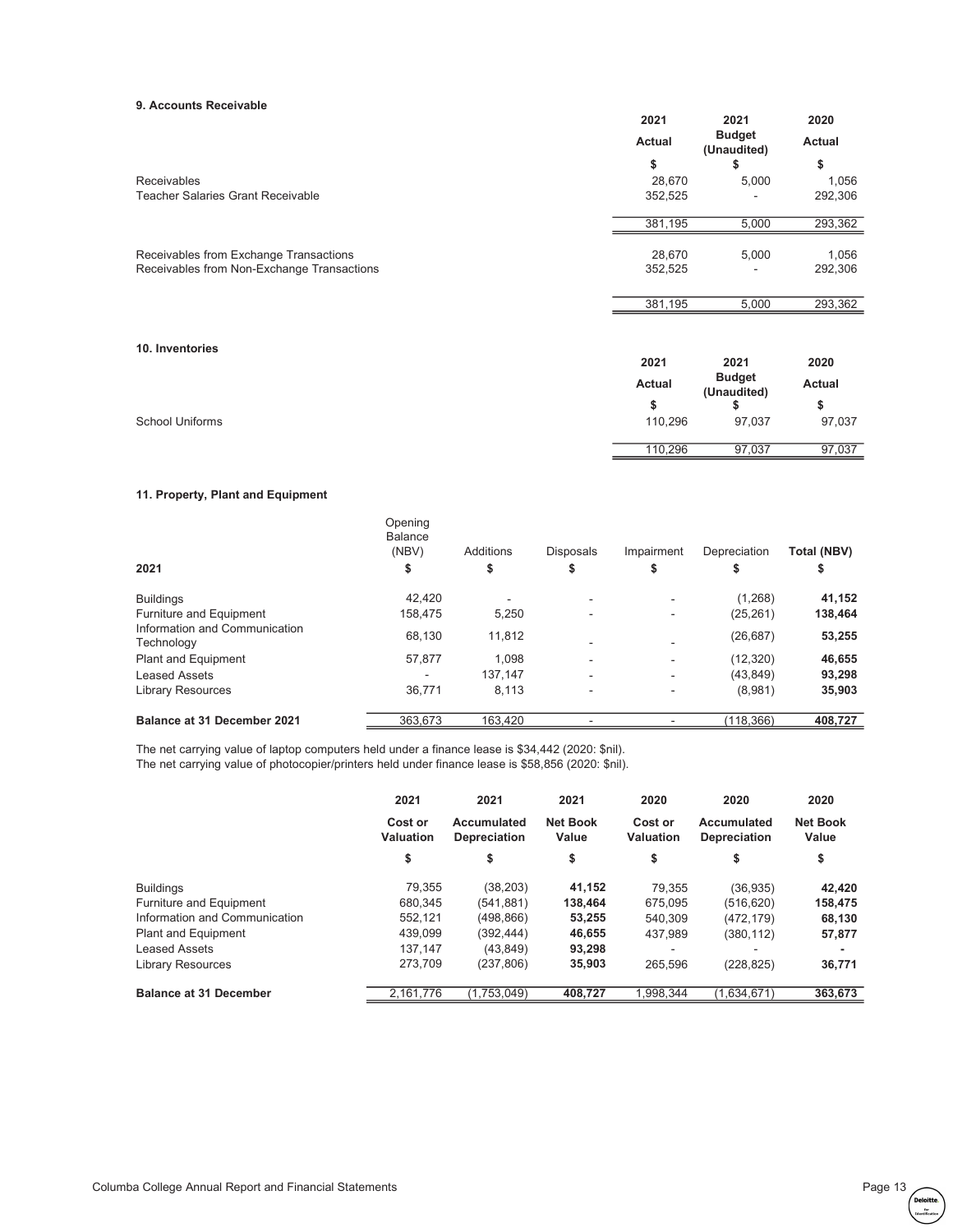#### 12. Accounts Payable

|                                                             | 2021          | 2021                         | 2020          |
|-------------------------------------------------------------|---------------|------------------------------|---------------|
|                                                             | <b>Actual</b> | <b>Budget</b><br>(Unaudited) | <b>Actual</b> |
|                                                             | \$            | \$                           | \$            |
| Creditors                                                   | 93.242        | 68.152                       | 63,601        |
| <b>Employee Entitlements - Salaries</b>                     | 376.551       |                              | 296,354       |
| Employee Entitlements - Leave Accrual                       | 24,422        |                              | 32,205        |
| International fees received on behalf of Board of Governors | 173.562       | 356.819                      | 356,819       |
|                                                             | 667.777       | 424.971                      | 748,979       |
|                                                             |               |                              |               |
| Payables for Exchange Transactions                          | 667.777       | 424.971                      | 748.979       |
|                                                             | 667.777       | 424.971                      | 748.979       |

The carrying value of payables approximates their fair value.

#### 13. Revenue Received in Advance

|                                       | 2021          | 2021<br><b>Budget</b><br>(Unaudited) | 2020    |
|---------------------------------------|---------------|--------------------------------------|---------|
|                                       | <b>Actual</b> |                                      | Actual  |
|                                       |               |                                      |         |
| International Student Fees in Advance | 269.539       | 524.856                              | 524,856 |
| Other revenue in Advance              | 102.590       | 105.966                              | 105,966 |
|                                       | 372.129       | 630.822                              | 630.822 |

#### 14. Provision for Cyclical Maintenance

|                                                       | 2021<br><b>Actual</b> | 2021<br><b>Budget</b><br>(Unaudited) | 2020          |
|-------------------------------------------------------|-----------------------|--------------------------------------|---------------|
|                                                       |                       |                                      | <b>Actual</b> |
|                                                       |                       | S                                    | \$            |
| Provision at the Start of the Year                    | 78,469                | 78.469                               | 78,350        |
| Increase/ (decrease) to the Provision During the Year | 16.776                |                                      | 2,176         |
| Use of the Provision During the Year                  |                       |                                      | (2,057)       |
| Provision at the End of the Year                      | 95.245                | 78.469                               | 78,469        |
| <b>Cyclical Maintenance - Current</b>                 | 18.276                | 18.076                               | 18,076        |
| Cyclical Maintenance - Term                           | 76.969                | 60.393                               | 60,393        |
|                                                       | 95,245                | 78.469                               | 78.469        |

# 15. Finance Lease Liability

The School has entered into a number of finance lease agreements for laptop computers and a finance lease agreement for photocopier/printers. (In 2020 the costs to lease laptop computers and photocopier/printers were recognised as operating lease costs).

Minimum lease payments payable as at 31 December 2021:

|                                                  | 2021          | 2021                         | 2020          |
|--------------------------------------------------|---------------|------------------------------|---------------|
|                                                  | <b>Actual</b> | <b>Budget</b><br>(Unaudited) | <b>Actual</b> |
|                                                  |               | ъ                            | \$            |
| No Later than One Year                           | 47,752        |                              |               |
| Later than One Year and no Later than Five Years | 61,556        |                              |               |
| <b>Future Finance Charges</b>                    | (9,787)       |                              |               |
|                                                  | 99,521        |                              |               |
| <b>Represented by</b>                            |               |                              |               |
| Finance lease liability - Current                | 41,585        |                              |               |
| Finance lease liability - Term                   | 57,936        |                              |               |
|                                                  | 99,521        |                              |               |
|                                                  |               |                              |               |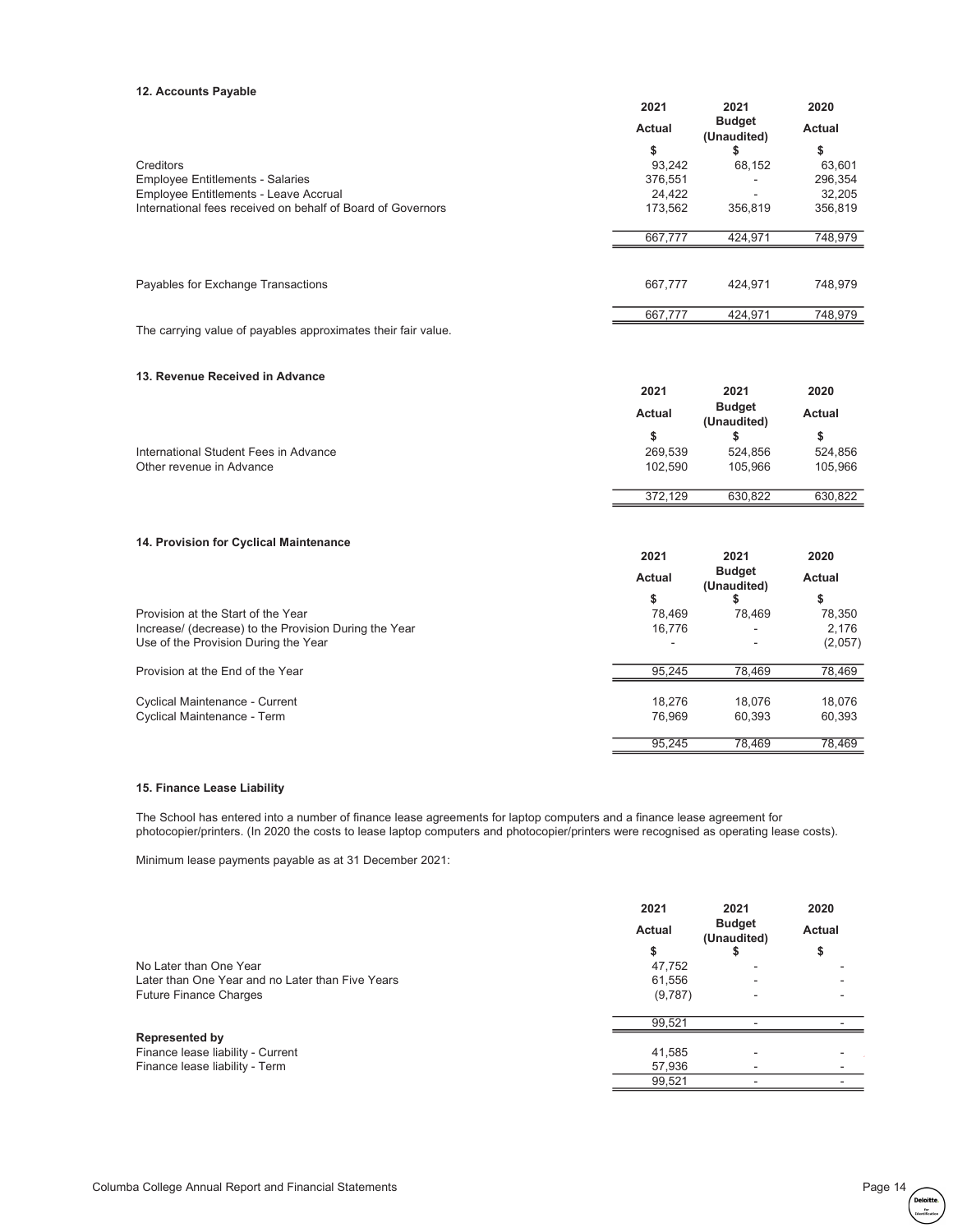#### 16. Owing from/to the Board of Governors

A deed exists between the Board of Governors and the School Board whereby the Board of Governors has agreed to provide funds to the School Board to assist the Board in its operation of the College. In accordance with the Deed, a sum of \$350,000 (2020: \$323,000) has been made by way of a grant to the School Board in the year ended 31 December 2021. Although the Deed expired on 31 December 1997, the Board of Governors will continue to provide funds. As part of its annual budgeting process the School Board confirms with the Board of Governors each year the funds that the Board of Governors will make available to assist with the operations of the College.

The Board of Governors and the School Board pay from time to time expenses of which a portion belongs to the other Board. The Board of Governors processes and collects debtor transactions on behalf of the School Board. All transactions between the two Boards are recorded in a holding account. At balance date the School Board is owed \$70,228 from the Board of Governors (2020: \$73,714). The Board of Governors have agreed to repay the School Board this amount during 2022.

The School Board collects fees from international students of which a portion is collected on behalf of the Board of Governors. As at balance date the School Board owed the Board of Governors international fees of \$173,562 (2020: \$356,819) as disclosed at note 12. This is to be paid to the Board of Governors in four instalments during 2022.

#### 17. Related Party Transactions

The School is a controlled entity of the Crown, and the Crown provides the major source of revenue to the school. The school enters into transactions with other entities also controlled by the Crown, such as government departments, state-owned enterprises and other Crown entities. Transactions with these entities are not disclosed as they occur on terms and conditions no more or less favourable than those that it is reasonable to expect the school would have adopted if dealing with that entity at arm's length.

Related party disclosures have not been made for transactions with related parties that are within a normal supplier or client/recipient relationship on terms and condition no more or less favourable than those that it is reasonable to expect the school would have adopted in dealing with the party at arm's length in the same circumstances. Further, transactions with other government agencies (for example, Government departments and Crown entities) are not disclosed as related party transactions when they are consistent with the normal operating arrangements between government agencies and undertaken on the normal terms and conditions for such transactions.

The Proprietor of the School (Otago Presbyterian Girls' College, Board of Governors) is a related party of the Board because the proprietor appoints representatives to the Board, giving the proprietor significant influence over the Board. Any services or contributions between the Board and Proprietor have been disclosed appropriately. If the proprietor collects funds on behalf of the school (or vice versa) the amounts are disclosed.

The Proprietor provides land and buildings free of charge for use by the Board as noted in Note 1(c). The estimated value of this use during the current period is included in the Statement of Comprehensive Revenue and Expense as 'Use of Land and Buildings'.

The Board of Governors paid additional remuneration to the Principal for carrying out duties including but not limited to management of the Board of Governors' Boarding House.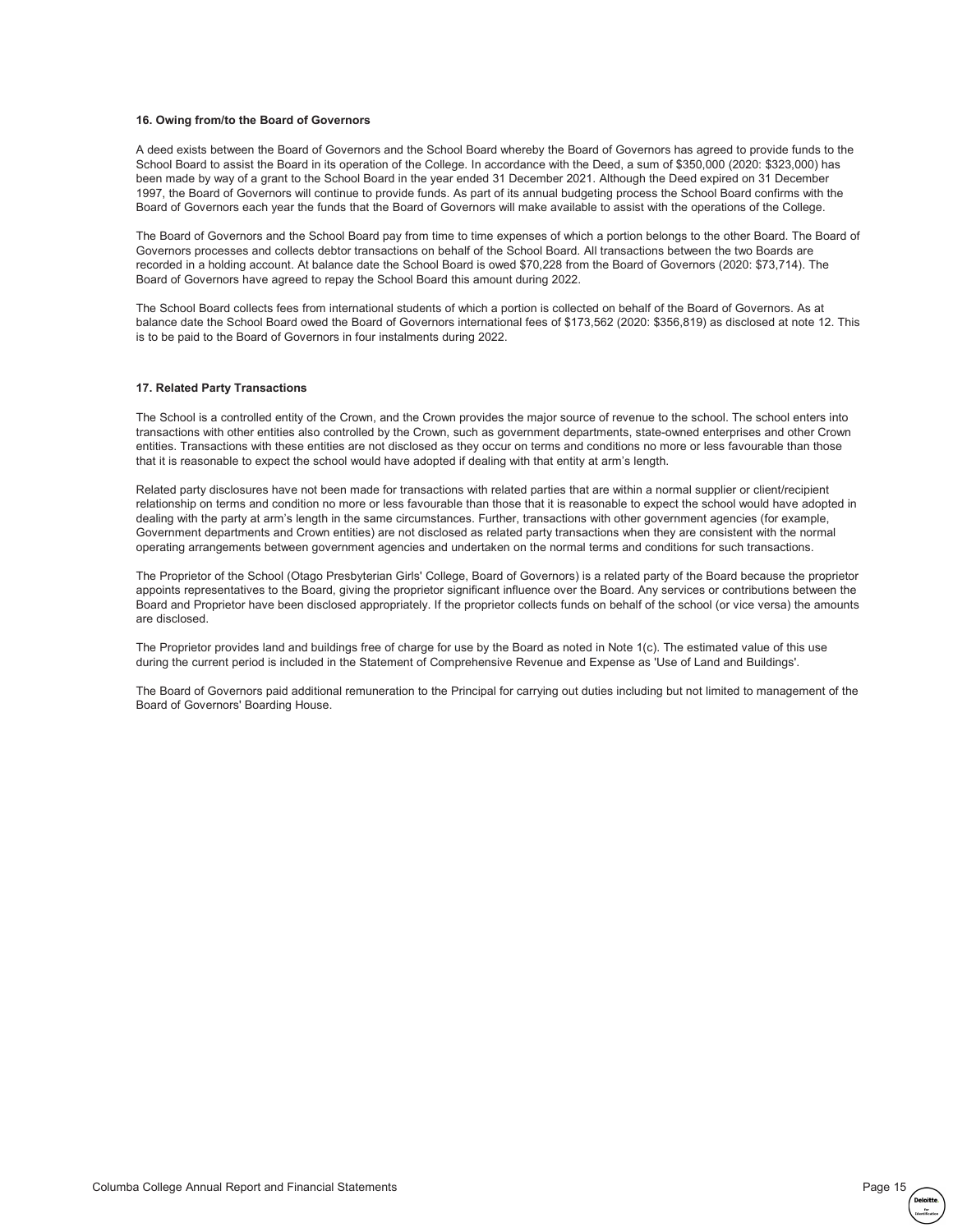#### 18. Remuneration

#### *Key management personnel compensation*

Key management personnel of the School include all Board members, Principal, Deputy Principals and Heads of Departments.

|                                             | 2021<br>Actual<br>\$ | 2020<br><b>Actual</b><br>\$ |
|---------------------------------------------|----------------------|-----------------------------|
| <b>Board Members</b>                        |                      |                             |
| Remuneration                                | 5,680                | 4,210                       |
| Leadership Team                             |                      |                             |
| Remuneration                                | 629.132              | 583,922                     |
| Full-time equivalent members                | 5                    | 5                           |
| Total key management personnel remuneration | 634,812              | 588,132                     |
|                                             |                      |                             |

There are 11 members of the Board excluding the Principal. The Board had held 10 full meetings of the Board in the year. The Board also has committees for; Finance (five members), Property (one appointed member on joint committee with the Board of Governors), Health and Safety (four appointed members on joint committee with the Board of Governors), Personnel (six appointed members), Welfare of International Students (six appointed members) and Discipline (all board members except the principal and student representative, with a quorum of three). The Finance Committee meets monthly, while the other committees meet quarterly or as required.

*Principal*

The total value of remuneration paid or payable to the Principal was in the following bands:

|                                                  | 2021    | 2020      |
|--------------------------------------------------|---------|-----------|
|                                                  | Actual  | Actual    |
| Salaries and Other Short-term Employee Benefits: | \$000   | \$000     |
| <b>Salary and Other Payments</b>                 | 170-180 | 170-180   |
| <b>Benefits and Other Emoluments</b>             | 25-30   | $20 - 25$ |
| <b>Termination Benefits</b>                      |         |           |

*Other Employees*

The number of other employees with remuneration greater than \$100,000 was in the following bands:

| Remuneration<br>\$000<br>100-110<br>110-120 | 2021<br>11 | 2020<br>FTE Number FTE Number<br>5 |
|---------------------------------------------|------------|------------------------------------|
|                                             | 12         | 6                                  |
|                                             |            |                                    |

The disclosure for 'Other Employees' does not include remuneration of the Principal.

#### 19. Compensation and Other Benefits Upon Leaving

The total value of compensation or other benefits paid or payable to persons who ceased to be board members, committee members, or employees during the financial year in relation to that cessation and number of persons to whom all or part of that total was payable was as follows:

|                  | 2021     | 2020   |
|------------------|----------|--------|
|                  | Actual   | Actual |
| Total            | \$49,622 | \$0    |
| Number of People |          |        |

#### 20. Contingencies

There are no contingent liabilities (except as noted below) and no contingent assets as at 31 December 2021. (Contingent liabilities and assets at 31 December 2020: nil).

Holidays Act Compliance – schools payroll

The Ministry of Education performs payroll processing and payments on behalf of boards, through payroll service provider Education Payroll Limited.

The Ministry's review of the schools sector payroll to ensure compliance with the Holidays Act 2003 is ongoing. Final calculations and potential impact on any specific individual will not be known until further detailed analysis and solutions have been completed.

To the extent that any obligation cannot reasonably be quantified at 31 December 2021, a contingent liability for the school may exist.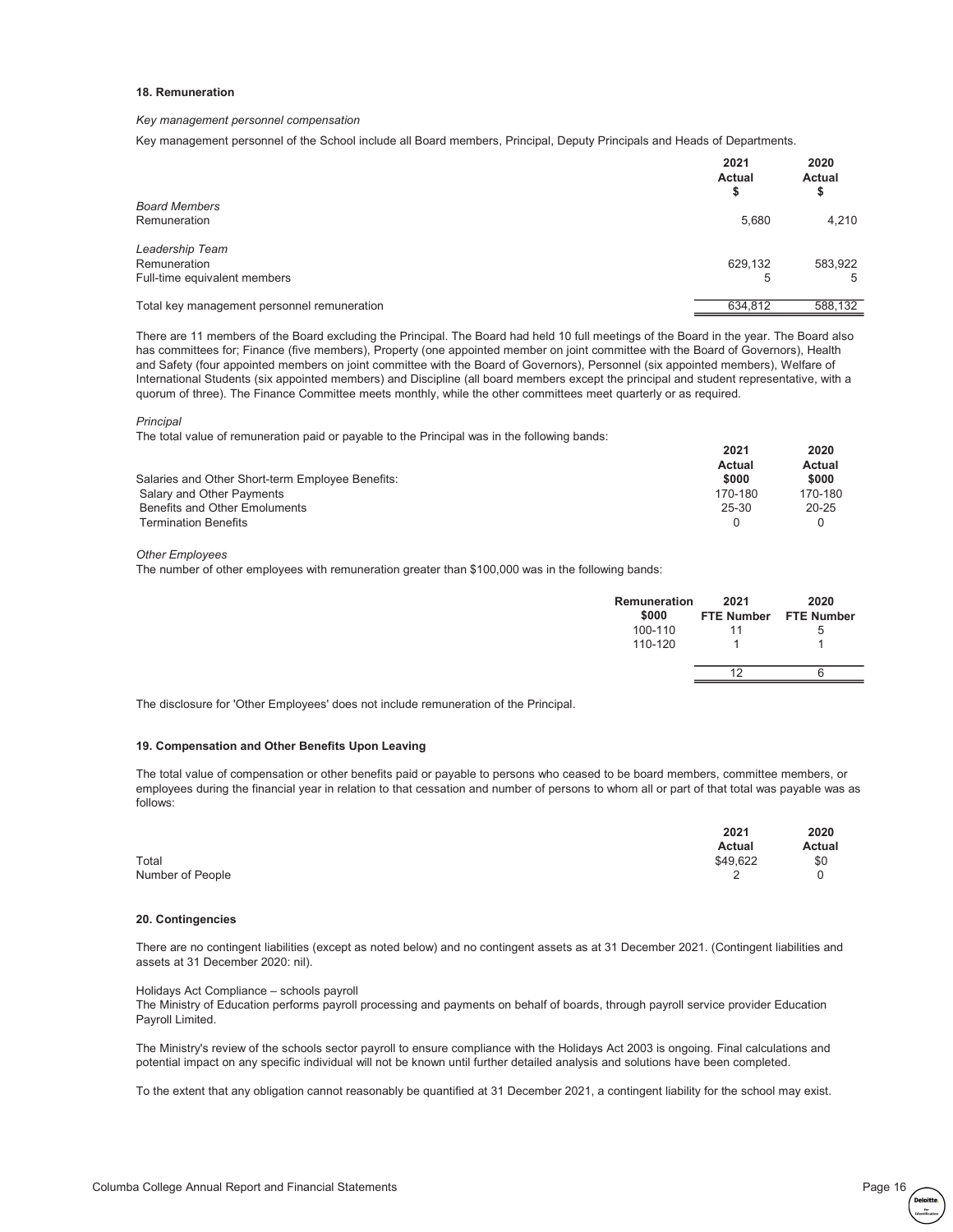#### 21. Commitments

#### (a) Capital Commitments

There are no capital commitments as at 31 December 2021. (Capital commitments as at 31 December 2020: nil).

#### (b) Operating Commitments

As at 31 December 2021 the Board has entered into the following contracts:

(a) operating leases for computers and other ICT equipment;

|                                                  | 2021<br><b>Actual</b><br>\$ | 2020<br><b>Actual</b><br>\$ |
|--------------------------------------------------|-----------------------------|-----------------------------|
| No later than One Year                           | 2.846                       | 8,860                       |
| Later than One Year and No Later than Five Years | 521                         | 7,591                       |
|                                                  | 3,367                       | 16,451                      |
| (b) operating lease for phone equipment;         |                             |                             |
|                                                  | 2021<br><b>Actual</b>       | 2020<br><b>Actual</b>       |
|                                                  | \$                          | \$                          |
| No later than One Year                           | 2,256                       | 5,413                       |
| Later than One Year and No Later than Five Years |                             | 2,256                       |
|                                                  | 2,256                       | 7,669                       |

The amounts owing at balance date for laptop computers under finance lease are disclosed as a liability in the Finance Lease Liability note 15. (2020: disclosed as operating leases).

#### 22. Financial Instruments

The carrying amount of financial assets and liabilities in each of the financial instrument categories are as follows:

#### Financial assets measured at amortised cost

| ו ווועווטועו עסטטנט וווטעסעווטע ענ עוווטו נוסטע טטסנ   | 2021<br><b>Actual</b> | 2021<br><b>Budget</b><br>(Unaudited) | 2020<br><b>Actual</b> |
|--------------------------------------------------------|-----------------------|--------------------------------------|-----------------------|
|                                                        |                       |                                      |                       |
|                                                        | \$                    | S                                    | \$                    |
| Cash and Cash Equivalents                              | 743.823               | 1,214,856                            | 1,419,019             |
| <b>Receivables</b>                                     | 381.195               | 5.000                                | 293,362               |
| Total financial assets measured at amortised cost      | 1,125,018             | 1,219,856                            | 1,712,381             |
| Financial liabilities measured at amortised cost       |                       |                                      |                       |
| Payables                                               | 667.777               | 424.971                              | 748,979               |
| <b>Finance Leases</b>                                  | 99.521                |                                      |                       |
| Total financial liabilities measured at amortised cost | 767.298               | 424,971                              | 748.979               |

#### 23. Events After Balance Date

There were no significant events after the balance date that impact these financial statements.

# 24. Comparatives

There have been a number of prior period comparatives which have been reclassified to make disclosure consistent with the current year.

A number of leases for laptop computers and the lease for the photocopier/printers have been recognised as finance leases for 2021 (2020: operating leases).